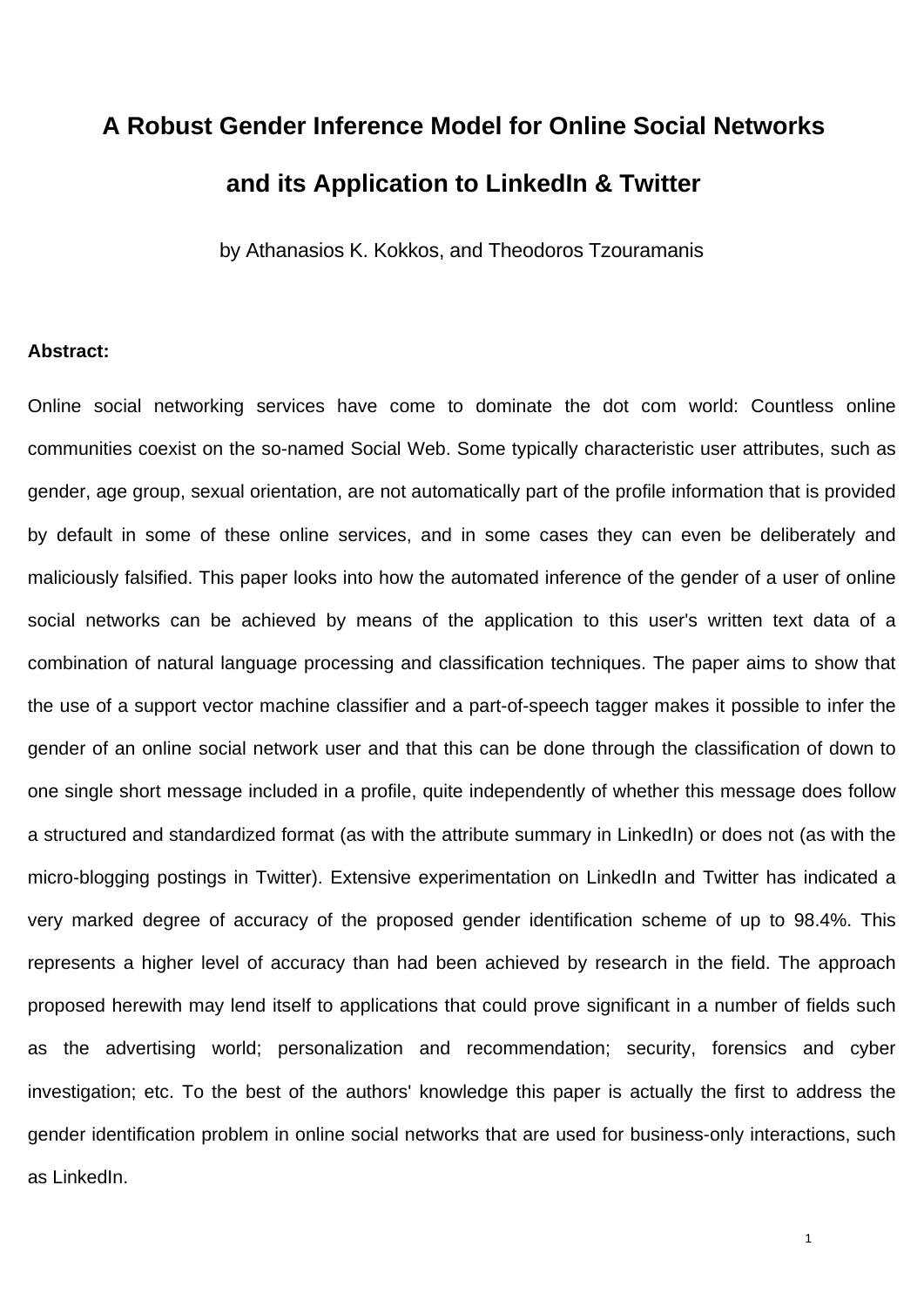### **Contents**

- 1. Introduction
- 2. The Proposed Methodology
- 3. Architectural and Implementation Issues
- 4. Evaluation
- 5. Related Work
- 6. Conclusion

About The Authors

References

Appendix: Function Words

## **1. Introduction**

In the age of the omnipresent social web, personal information is exchanged, shared and transformed in a multitude of ways, as the amount of time which hundreds of millions of people spend being interconnected to various online communities and social networks on a daily basis is ever increasing: in this process, they reveal all manners of details about themselves to the point of exposing their innermost thoughts and feelings, private personal information, preferences, beliefs and concerns. Hence the significant amount of research interest in aspects of information retrieval and natural language processing, aiming at extracting the information relevant to their purpose from the source of knowledge which this massive amount of online data represents.

This study focuses on ways of achieving, in the context of online social networking platforms and through a classification of available users' written texts, the inference of users' personal attributes that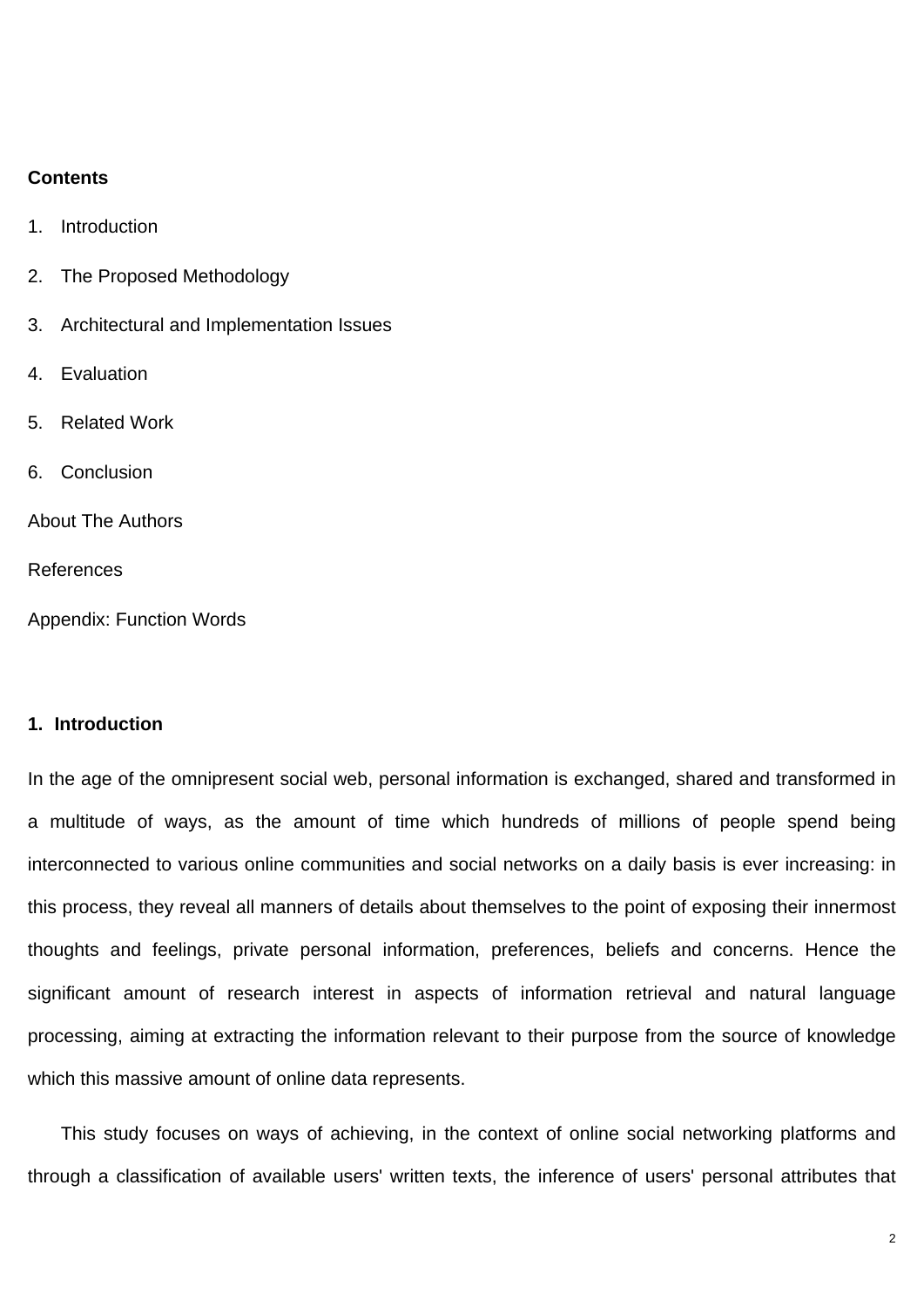have been kept private or hidden. More precisely, the proposed model deploys psycholinguistic tools in an endeavour to determine the gender of the user in cases when that item of information might have been kept hidden or might have been deliberately falsified. The problem comes under the wider umbrella of authorship profiling (Argamon *et al.,* 2009): that is the case of the automated prediction of users' latent demographic features achieved by applying advanced text mining techniques. The proposed model uses only a small features-set to classify text data, which has been proved to serve adequately for the purpose of gender inference through experimentation with a large trial group of users.

The main advantage of the proposed scheme is that it performs efficiently even in the case of online social networks that are used for business interaction – in which the users create formal professional profiles and where language is more standardized and neutral – and that it is not necessarily restricted to those networks which are limited to personal and social communication purposes. To the best of the authors' knowledge this study is the first to address the issue of attribute disclosure and automated user profiling in LinkedIn; the aim of the study is to demonstrate that this is achievable even with limited resources. For a performance comparison of the proposed scheme with previous research carried out in this domain, an implementation of the prototype of the proposed model is also applied to the popular platform of Twitter, for which this work reports higher levels of accuracy than were achieved by most of the previous research efforts in this field of investigation. Another advantage of the proposed model is that it can be easily modified to serve applications pertaining to any form of written text because it makes use of content-based sociolinguistic features to a much greater extent than it does of n-gram features. The concept proposed in this paper opens avenues to possibilities of extending the width of its application towards making it possible to infer further undisclosed personal attributes. It may also be applied to other online social networks.

The proposed methodology can be adopted in diversified application domains, from security tools for intelligence services that might target authorship profiling to the fighting of cybercrime, to data mining technologies of important value in commercial terms to advertisers and decision making environments.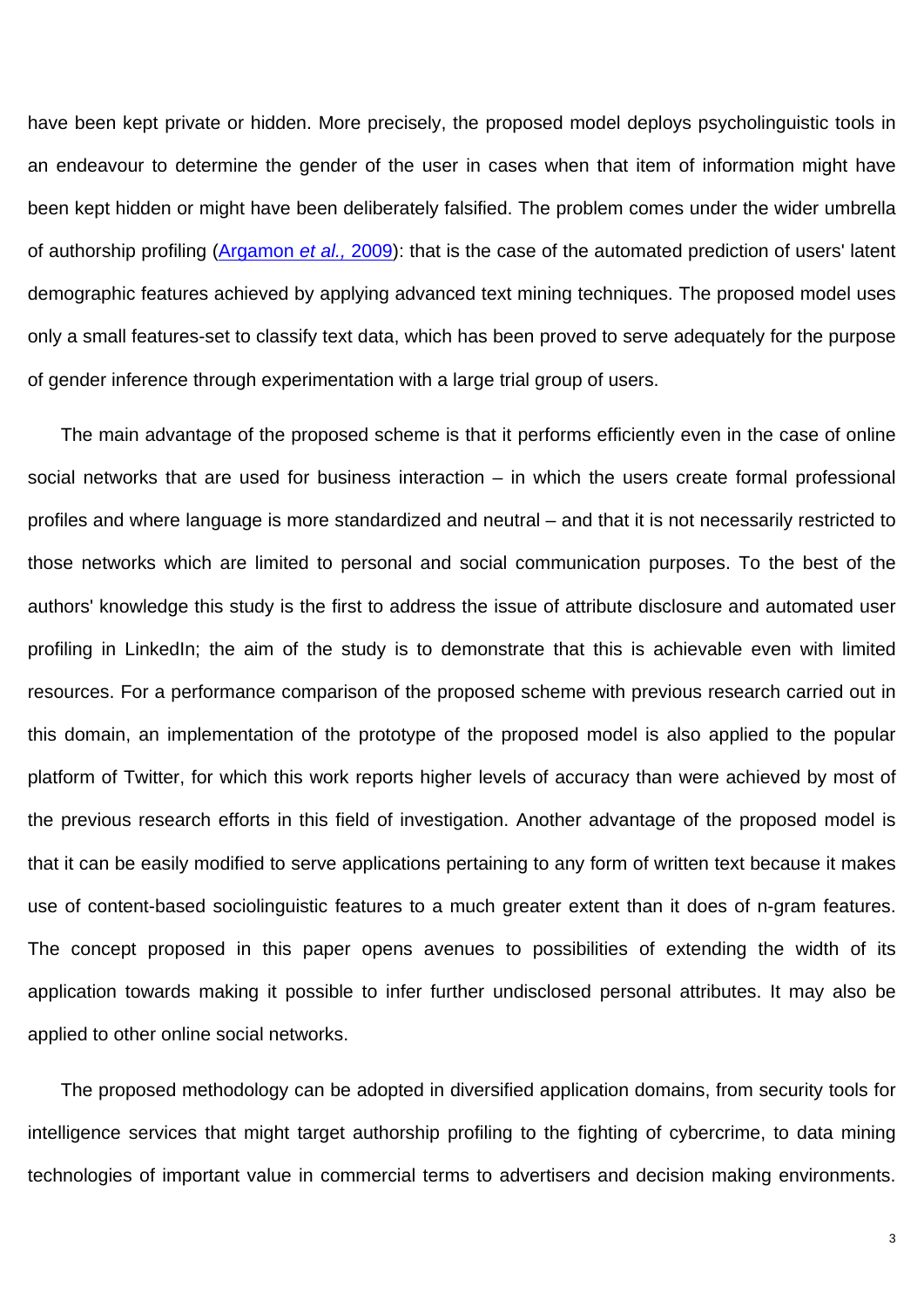The new scheme could further prove useful as part of a larger user identity authentication service consisting of numerous sophisticated and complex data mining components that would serve social network providers as an efficient protection mechanism (Chaski, 2005) for their members, as with the prevention of bullying, harassment and abusing the trust of the vulnerable members of society.

The article unfolds as follows. Section 2 develops around a new methodology for the inference of the gender of an online social network by elaborating an advanced data analysis technique from the users' written text data. Section 3 describes the implementation of a prototype text mining system to infer the gender of a user on LinkedIn and Twitter on the basis of the proposed methodology. Section 4 discusses issues related to the evaluation of the proposed scheme. Section 5 analyses the advantages and limitations of the related work and argues for the efficiency of the new proposal by comparing its accuracy to the accuracy of earlier research in the field. Finally, Section 6 summarizes the article and suggests some directions for further research.

## **2. The Proposed Methodology**

### 2.1 Theoretical background

The paper puts forward a new approach for the inference of the gender of the users of online social networks. Since numerous online social networks do not provide information about the gender of their members (with LinkedIn and Twitter being two of the most popular such examples), building text mining techniques to uncover this type of undisclosed attributes on the basis of the user-related information which is available online represents a challenge. In other words, the challenging task consists of the construction of a machine learning algorithm that will be trained to follow a gender classification model from a set of known written text samples produced by authors on either side of the gender divide, and then to use this algorithm in order to infer the gender of any of the users of these social networks.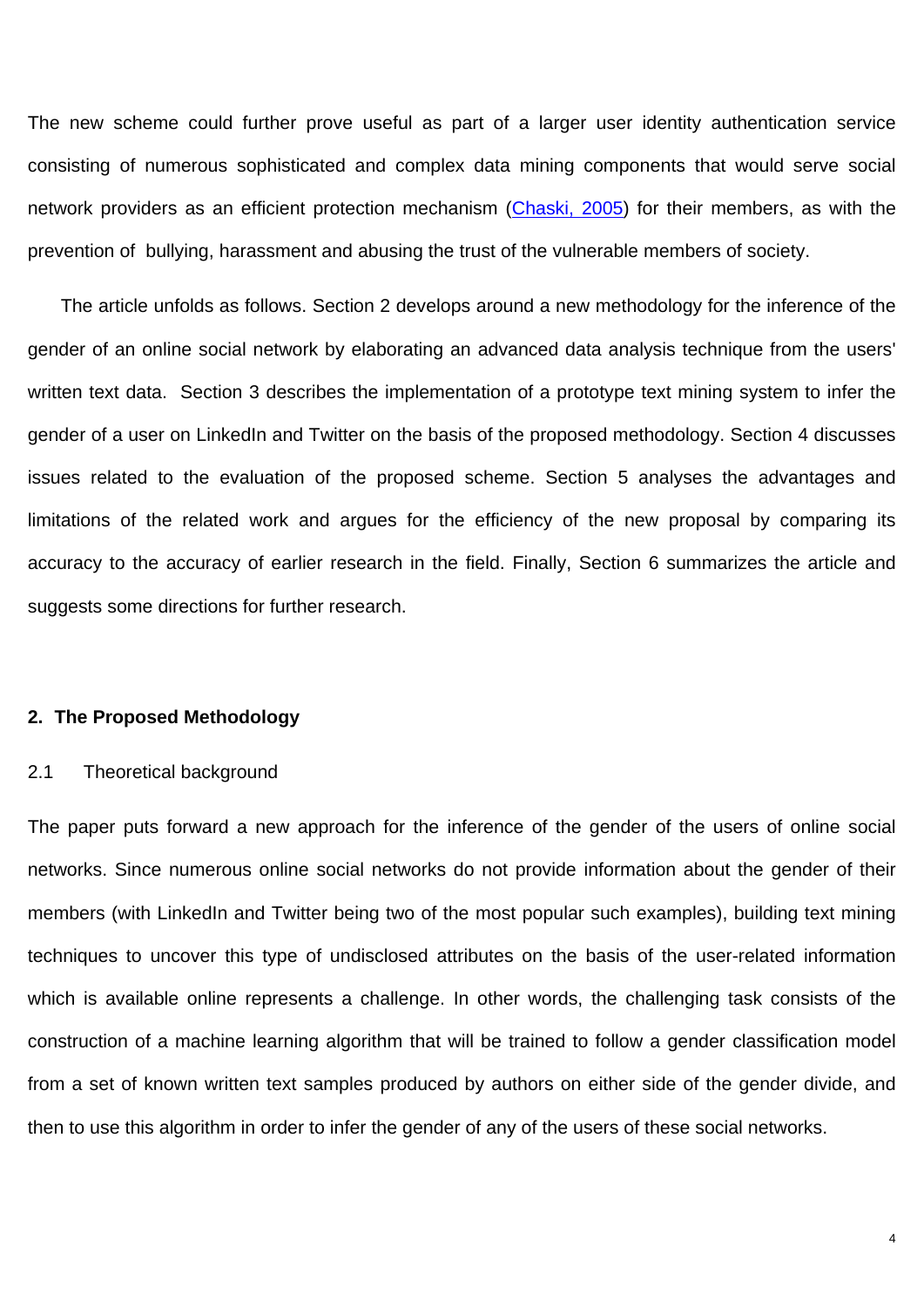The proposed methodology relies on several studies in cognitive psychology, computational linguistics and computer forensics that argue that human beings display unique, or near-unique behavioural patterns and that psycholinguistic analysis techniques, in the sense of analyzing the psycholinguistic properties of texts, and machine learning techniques (i.e. machine learning classifiers that learn to classify text data) can be combined to infer user gender, age group, first language, educational background, religious affiliation, possible sexual orientation and, generally, to reveal many social and psychological aspects of an individual's profile by analyzing the text s/he produces in her/his daily written interaction.

Since the present paper's focus is on gender inference, the authors find it necessary to provide a little clarification with regard to the context in which they base notions of gender along the aforementioned women-men binary boundary [1] by briefly elaborating on the background against which perceptions of behaviour as determined by gender stand in broad terms. Research in the field of human psychology in Broveman *et al.,* 1972; Crawford 1995; Eagly 1987; Eagly and Steffen 1984; and Greenwald and Banaji 1995 indicate that women and men adopt different and almost unique gender-based behavioural patterns in their oral and written interactions. In addition, a number of studies discuss the emotional content and the tone of a given written text and show that certain words can function as markers of emotional, psychological, and cognitive states; these may therefore be chosen to indicate substantial gender differential features. The studies Eagly and Steffen, 1984 and Greenwald and Banaji, 1995 have examined and compared feminine and masculine behavioural and attitudinal dimensions and have subsequently drawn borders along the line of two distinct gender stereotypes. This literature tends to indicate that, by comparison to women, men's language use patterns that are characterized by more marked expressions of independence and assertions of vertically hierarchical power and include more strongly assertive, aggressive, self-promoting features, rhetorical questions, authoritative orientation and challenges. In contrast, in comparison to men, women tend to express themselves with the use of more emotional language, the use of more frequently emotionally intensive adverbs and affective adjectives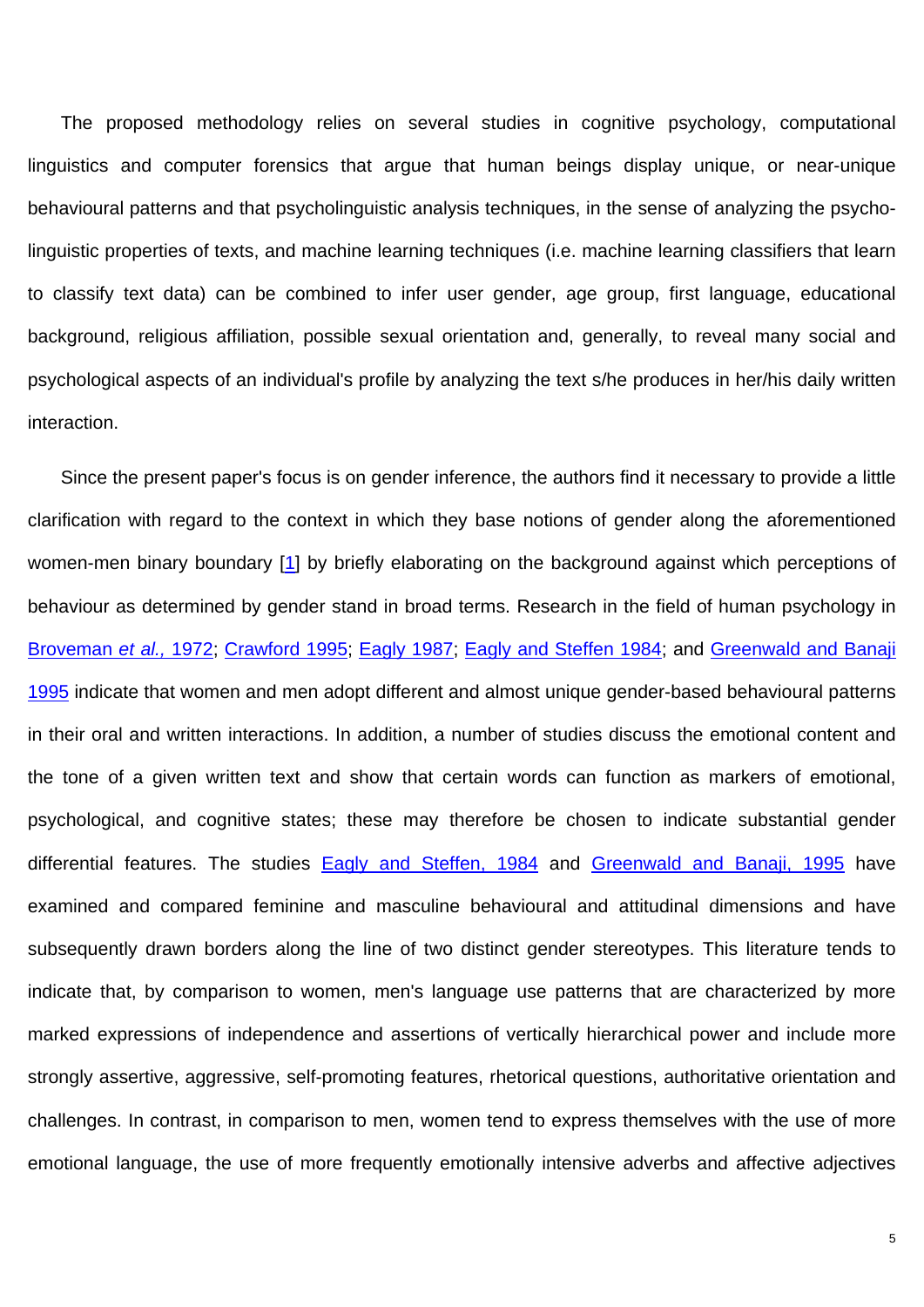(such as really, quite, adorable, charming, lovely), and also that their language expresses much more attenuated assertions, apologies, questions, personal orientation and support. The studies Broverman *et al.,* 1972, and Crawford, 1995 have also argued that men, in their use of language, come over as being more proactive, by directing speech at solving problems, while women come over as being more reactive to the contributions of others, agreeing, understanding and supporting. On the other hand, women are deemed more expressive of certain emotions and more concerned about maintaining intimacy in their close relationships, while men are found to be better at controlling their nonverbal expressions, and to be more concerned with maintaining autonomy in their relationships.

Women's and men's propensity to behave along gender-typical patterns and the reason why their behaviour tends to confirm the gender stereotypes comes down to the tendency to act in accordance with the social roles which they have been allocated (Eagly, 1987), which are conditioned and differentiated across gender boundaries. These social roles of men and women relate to different expectations and require different skills. Each gender adopts different behavioural and expressive patterns in interaction, mainly based on the way society moulds the individuals from their birth. Therefore, the requirements of the social roles that women and men enact on a daily basis encapsulate the key idea to perceiving the differences in gender behaviour. According to Rubin and Greene, 1992, these significant differences between women and men are also present in their written communication patterns. Therefore, if it is possible to integrate measures of emotional and psychological states, it will improve significantly the robustness of the proposed model for gender identification through written text.

Additionally, from the computational linguistics and computer forensics perspective, several studies, as for example Argamon *et al.,* 2009, employ stylometric measures (i.e., style markers) for discriminating authors, and already over 1,000 such features have been proposed for this task, which include: character-based, word-based, function words, syntactic-based and structural-based stylometric features. Research in the field of authorship profiling and attribute disclosure (Diederich *et al.,* 2000) also shows that the Support Vector Machine (SVM, Joachims, 1998) is the most suitable machine learning classifier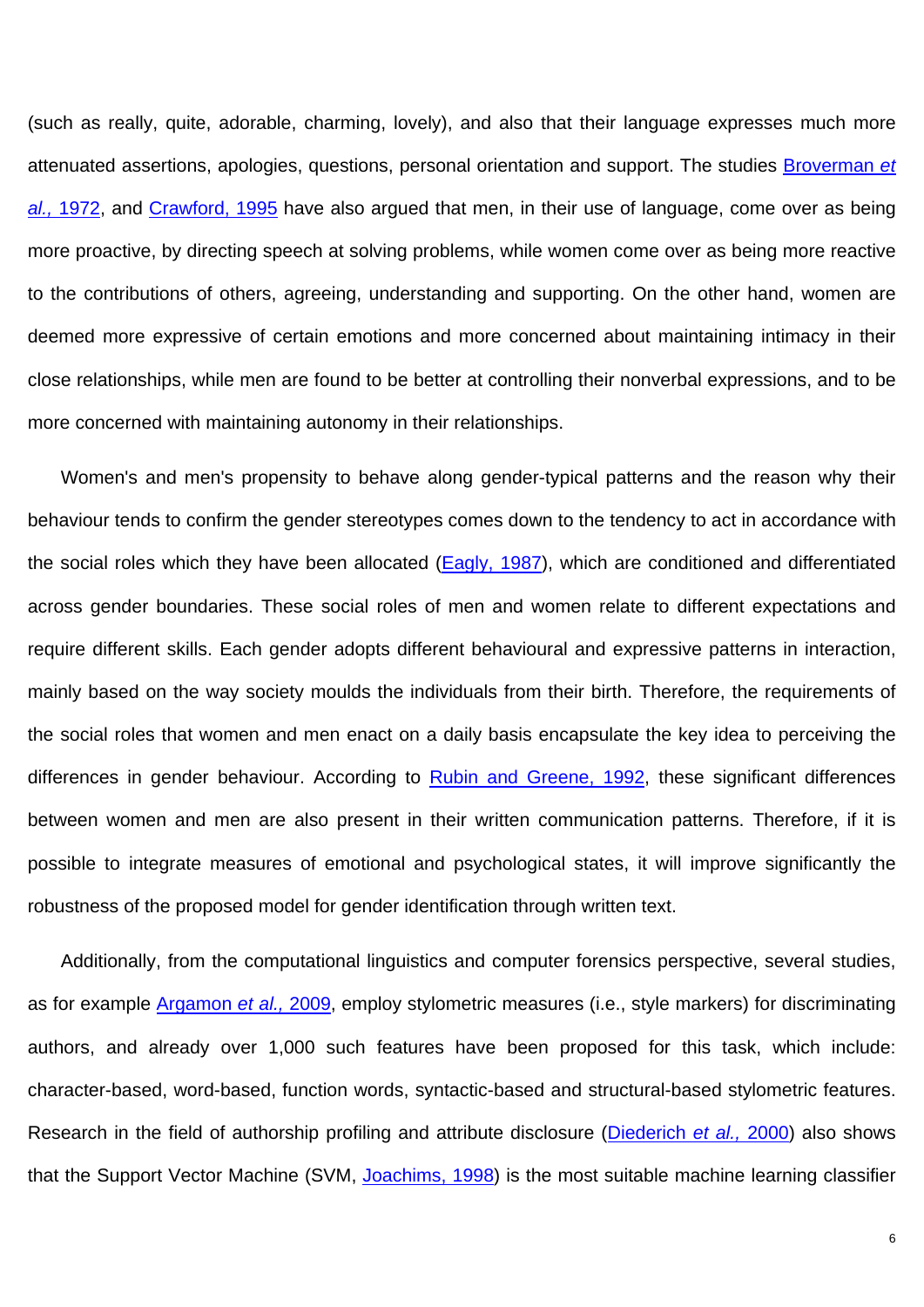for binary text classification problems, such as gender prediction, since in most cases it outperforms conventional classifiers and produces the most robust data classification results.

The strategy that will be followed in the proposed approach will exploit both *content-based features* (e.g., words related to specific feeling classes that can be markers of emotional, psychological and cognitive internal states of a person at a given time), and *traditional-style features* (e.g., markers of female and male writing styles, such as character-based features, word-based features, syntactic features and function words) that are strong gender indicator cues, in order to establish a robust gender discrimination tool that will provide accurate inference results.

In the case of LinkedIn, content-based psycho-linguistic and traditional*-*style gender-preferential features will be extracted from the user profile's attribute *Summary* – that is a textual field in which the LinkedIn members describe their professional profile (LinkedIn, 2014)– to predict the user's gender, while in the case of Twitter the same kind of features will be extracted from the user's tweets. Each text sample will be transformed into a multidimensional feature vector, with each feature contributing to classifying the author of the text under the corresponding gender category. Then a machine learning text classifier will be constructed that will be trained by selected gender pre-classified data in order to predict the users' gender in the online social network platforms concerned.

## 2.2 Features-set selection

The literature on pattern-recognition emphasizes that the most critical step that will be taken on any pattern-matching task is probably that of finding the best suited features-set to input into the right classification procedure. On this basis, the recent studies Comey *et al.,* 2002 and Cheng *et al.,* 2011 recognize that the word-based features and function words are the linguistic features that can play the most important role in the gender inference process. These linguistic features include also content-based features which can achieve efficient text classification results, as they are able to successfully distinguish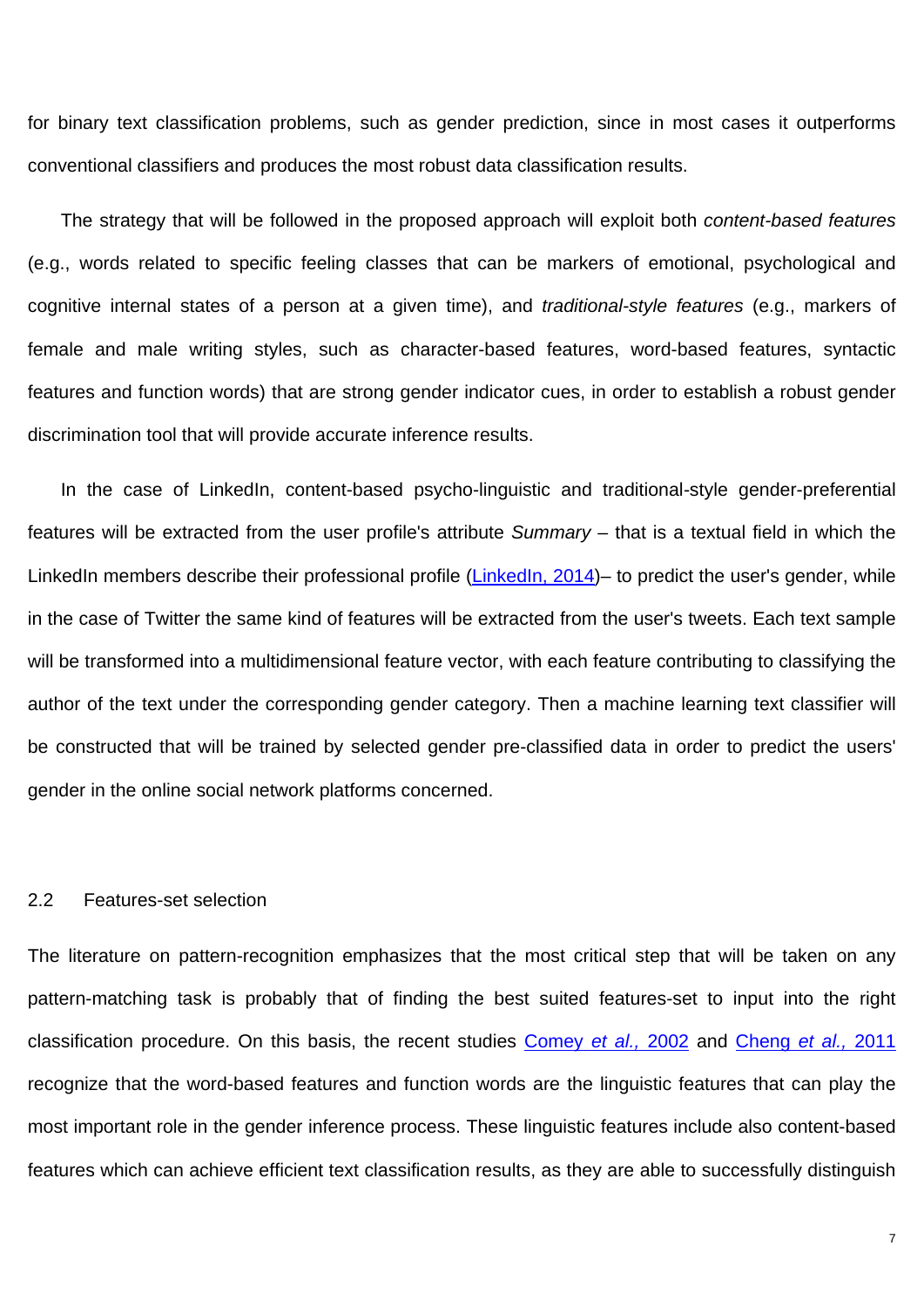between the genders. In the present study, a combination of several types of features was selected to build a mixed set of 423 style marker features, which include character-based features, word-based features, psycho-linguistic features, syntactic features, gender-preferential language features, and finally function words. A quick view of this 423-features-set is demonstrated in Table 1.

| <b>Character-based features (4)</b>                   |  |  |  |
|-------------------------------------------------------|--|--|--|
| 1. Total number of characters (C)                     |  |  |  |
| 2. Total number of letters (a-z) / C                  |  |  |  |
| 3. Total number of upper characters / C               |  |  |  |
| 4. Total number of white-space characters / C         |  |  |  |
| <b>Word-based features (21)</b>                       |  |  |  |
| 5. Total number of words (N)                          |  |  |  |
| 6. Average length per word (in characters)            |  |  |  |
| 7. Vocabulary Richness (total different words/N)      |  |  |  |
| 8. The number of net abbreviation / N                 |  |  |  |
| 9. Words longer than 6 characters / N                 |  |  |  |
| 10-25. psycho-linguistic features (16 measures that   |  |  |  |
| indicate the emotional state of people). More details |  |  |  |
| on Table 2.                                           |  |  |  |
| <b>Syntactic features (4)</b>                         |  |  |  |
| 26. Number of question marks (?) / C                  |  |  |  |
| 27. Number of multiple question marks (???) / C       |  |  |  |
| 28. Number of exclamation marks (!) / C               |  |  |  |
| 29. Number of multiple exclamation marks (!!!) / C    |  |  |  |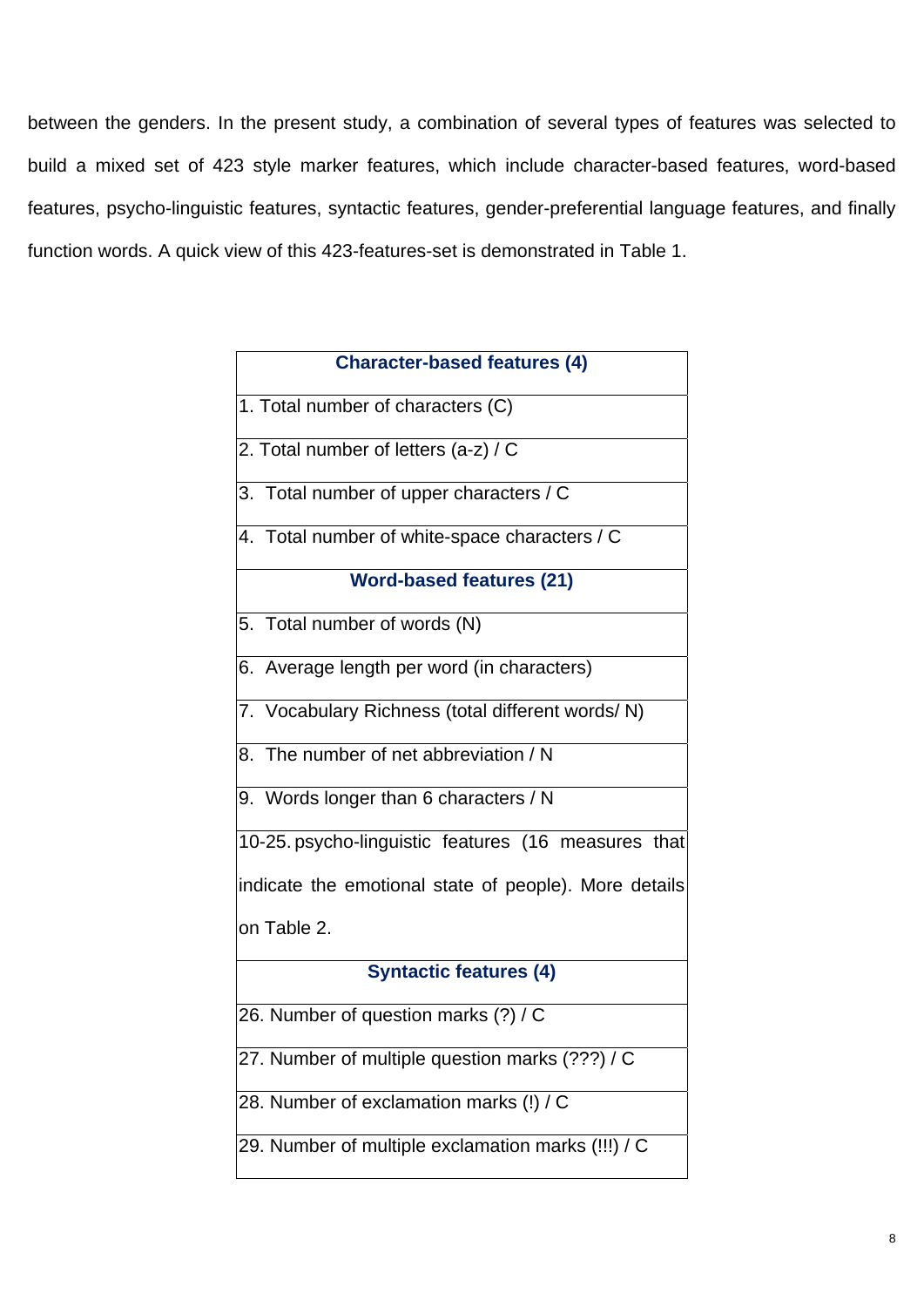| <b>Gender-preferential language features (9)</b> |  |  |  |
|--------------------------------------------------|--|--|--|
| 30. Number of words ending in able / N           |  |  |  |
| 31. Number of words ending in al / N             |  |  |  |
| 32. Number of words ending in ful / N            |  |  |  |
| 33. Number of words ending in ible / N           |  |  |  |
| 34. Number of words ending in ic / N             |  |  |  |
| 35. Number of words ending in ive / N            |  |  |  |
| 36. Number of words ending in less / N           |  |  |  |
| 37. Number of words ending in ly / N             |  |  |  |
| 38. Number of words ending in ous / N            |  |  |  |
| <b>Function words-based features (385)</b>       |  |  |  |
| 39-41. Number of articles / N                    |  |  |  |
| 42-117. Number of pronouns / N                   |  |  |  |
| 118-164. Number of auxiliary verbs / N           |  |  |  |
| 165-187. Number of conjunctions / N              |  |  |  |
| 188-299. Number of interjections / N             |  |  |  |
| 300-423. Number of adverbs and prepositions/ N   |  |  |  |
|                                                  |  |  |  |

**Table 1:** A more detailed view of the selected 423 features-set.

On a more detailed level, the character-based features subset consists of 4 features: the total number of characters (C); the total number of lower-case characters / C; the total number of upper characters / C; and the total number of white-space characters / C. From the wide range of the word-based features category that have been proposed in the literature, 5 statistical metrics (Lines 5 to 9 in Table 1) were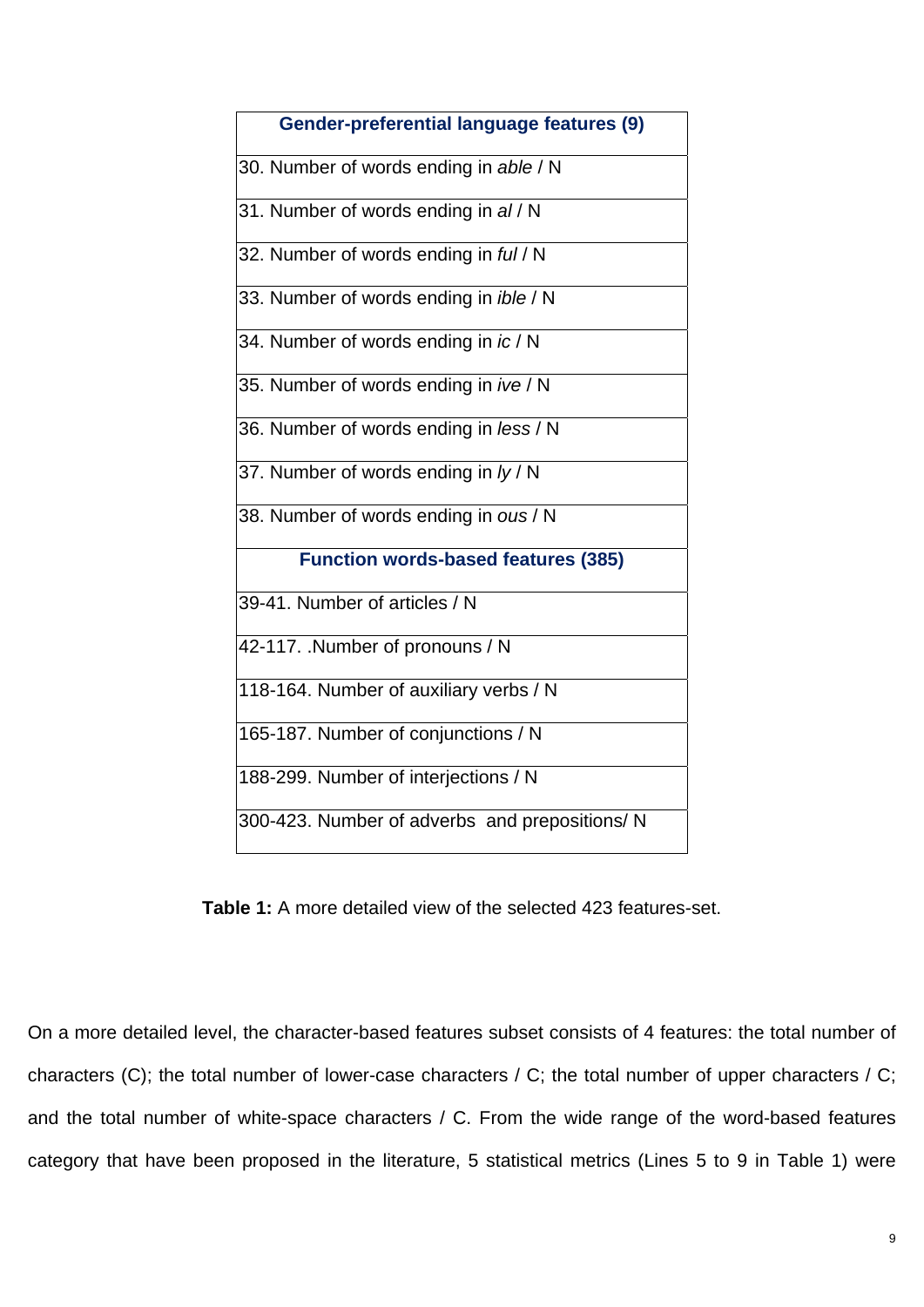chosen and 16 psycho-linguistic features extracted from PsychPage, 2014 (Line 10-25 in Table 1). The psycholinguistic features include on the one hand words related to pleasant emotional states (e.g. open, happy, alive, good, love, interested, positive, strong, etc.) and include on the other hand words related to difficult or unpleasant emotional states (e.g. angry, depressed, confused, helpless, indifferent, afraid, hurt, sad, etc.). These features are usually significant indicators of emotional states, thus reliable pointers to people's gender, since, it will be recalled from Subsection 2.1, communication patterns across the gender divide are marked by the way either side enact their perceived social roles and consequently result accordingly in the manifestation of differences in the way feelings find their expression. The manifestations of this dynamic can therefore be used for the purpose of classification (Argamon *et al.,* 2009; Cheng *et al.,* 2011; Mauss and Robinson, 2009; and Shields *et al.,* 2006). The 16 psycho-linguistic features are listed in more detail in Table 2. As the Table shows, every one of the 16 features is related to a number of words that relate in turn to the same area of emotions. The value of every feature can be computed by measuring the frequency of use of the words that pertain to the corresponding emotional and psychological state.

| <b>Emotional</b><br>&<br>psychological<br>state | Words pertaining to feelings included into the 16 psycho-linguistic features            |  |  |  |  |
|-------------------------------------------------|-----------------------------------------------------------------------------------------|--|--|--|--|
| <b>Pleasant feelings</b>                        |                                                                                         |  |  |  |  |
|                                                 |                                                                                         |  |  |  |  |
| <b>Open</b>                                     | Understanding, confident, reliable, easy, amazed, sympathetic, interested,              |  |  |  |  |
|                                                 | satisfied, receptive, accepting, kind                                                   |  |  |  |  |
| <b>Happy</b>                                    | Great, gay, joyous, lucky, fortunate, delighted, overjoyed, gleeful, thankful,          |  |  |  |  |
|                                                 | important, festive, ecstatic, satisfied, glad, cheerful, sunny, merry, elated, jubilant |  |  |  |  |
| <b>Alive</b>                                    | Playful, courageous, energetic, liberated, optimistic, provocative, impulsive, free,    |  |  |  |  |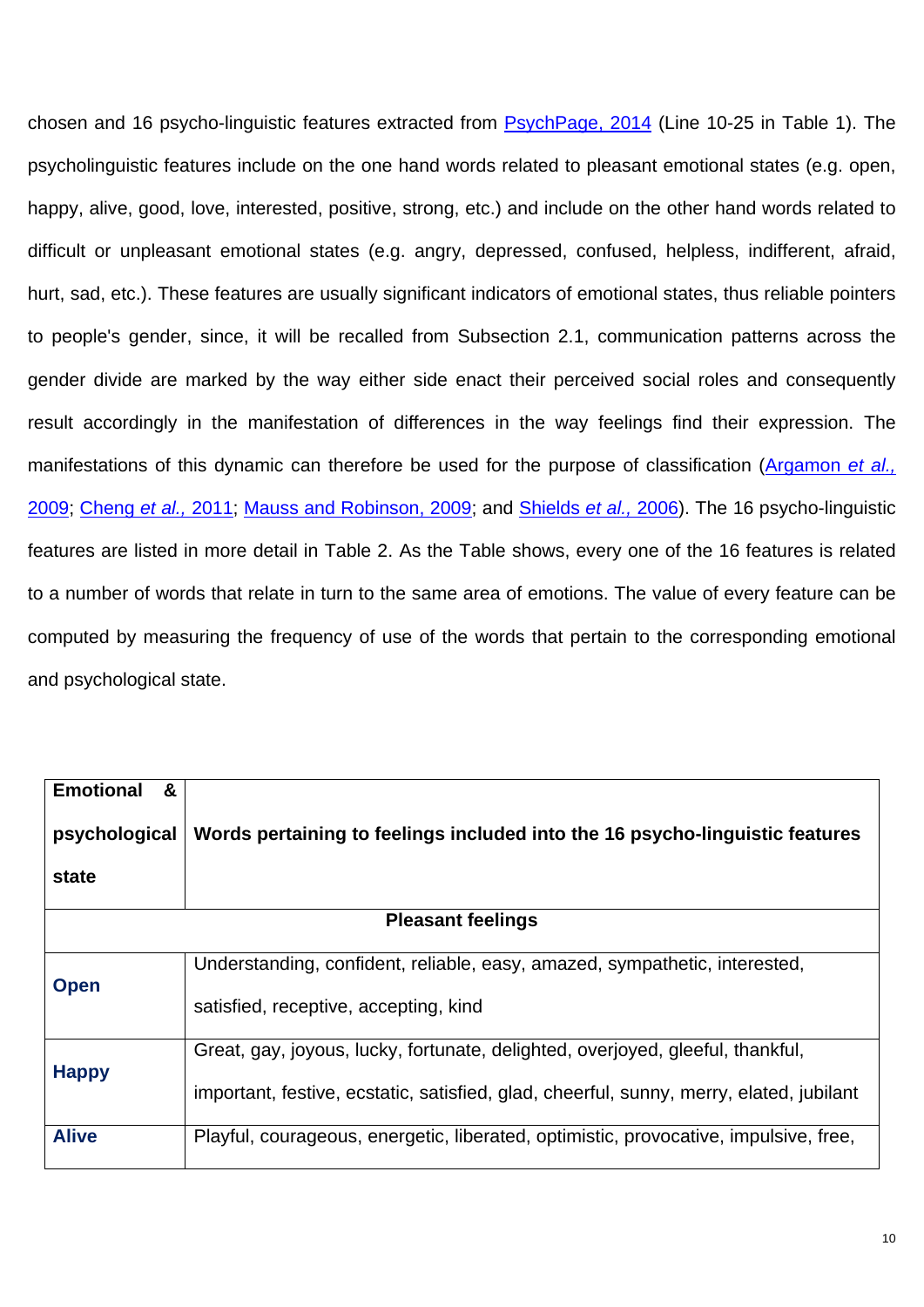|                            | frisky, animated, spirited, thrilled, wonderful                                         |  |  |  |
|----------------------------|-----------------------------------------------------------------------------------------|--|--|--|
| Good                       | Calm, Peaceful, at ease, comfortable, pleased, encouraged, clever, surprised,           |  |  |  |
|                            | content, quit, certain, relaxed, serene, free and easy, bright, blessed, reassured      |  |  |  |
|                            | Loving, considerate, affectionate, sensitive, tender, devoted, attracted,               |  |  |  |
| Love                       | passionate, admiration, warm, touched, sympathy, close, loved, comforted, drawn         |  |  |  |
|                            | toward                                                                                  |  |  |  |
| <b>Interested</b>          | Concerned, affected, fascinated, intrigued, absorbed, inquisitive, nosy, snoopy,        |  |  |  |
|                            | engrossed, curious                                                                      |  |  |  |
| <b>Positive</b>            | Eager, keen, earnest, intent, anxious, inspired, determined, excited, enthusiastic,     |  |  |  |
|                            | bold, brave, daring, challenged, optimistic, re-enforced, confident, hopeful            |  |  |  |
| <b>Strong</b>              | Impulsive, free, sure, certain, rebellious, unique, dynamic, tenacious, hardy,          |  |  |  |
|                            | secure                                                                                  |  |  |  |
| <b>Unpleasant feelings</b> |                                                                                         |  |  |  |
|                            | Irritated, enraged, hostile, insulting, sore, annoyed, upset, hateful, unpleasant,      |  |  |  |
| <b>Angry</b>               | offensive, bitter, aggressive, resentful, inflamed, provoked, incensed, infuriated,     |  |  |  |
|                            | cross, worked up, boiling, fuming, indignant                                            |  |  |  |
|                            | Lousy, disappointed, discouraged, ashamed, powerless, diminished, guilty,               |  |  |  |
| <b>Depressed</b>           | dissatisfied, miserable, detestable, repugnant, despicable, disgusting,                 |  |  |  |
|                            | abominable, terrible, in despair, sulky, a sense of loss                                |  |  |  |
|                            | Upset, doubtful, uncertain, indecisive, perplexed, embarrassed, hesitant, shy,          |  |  |  |
| <b>Confused</b>            | stupefied, disillusioned, unbelieving, sceptical, distrustful, misgiving, lost, unsure, |  |  |  |
|                            | uneasy, pessimistic, tense                                                              |  |  |  |
| <b>Helpless</b>            | Incapable, alone, paralyzed, fatigued, useless, inferiors, vulnerable, empty,           |  |  |  |
|                            | forced, hesitant, despair, frustrated, distressed, woeful, pathetic, tragic, in a stew, |  |  |  |
|                            | dominated                                                                               |  |  |  |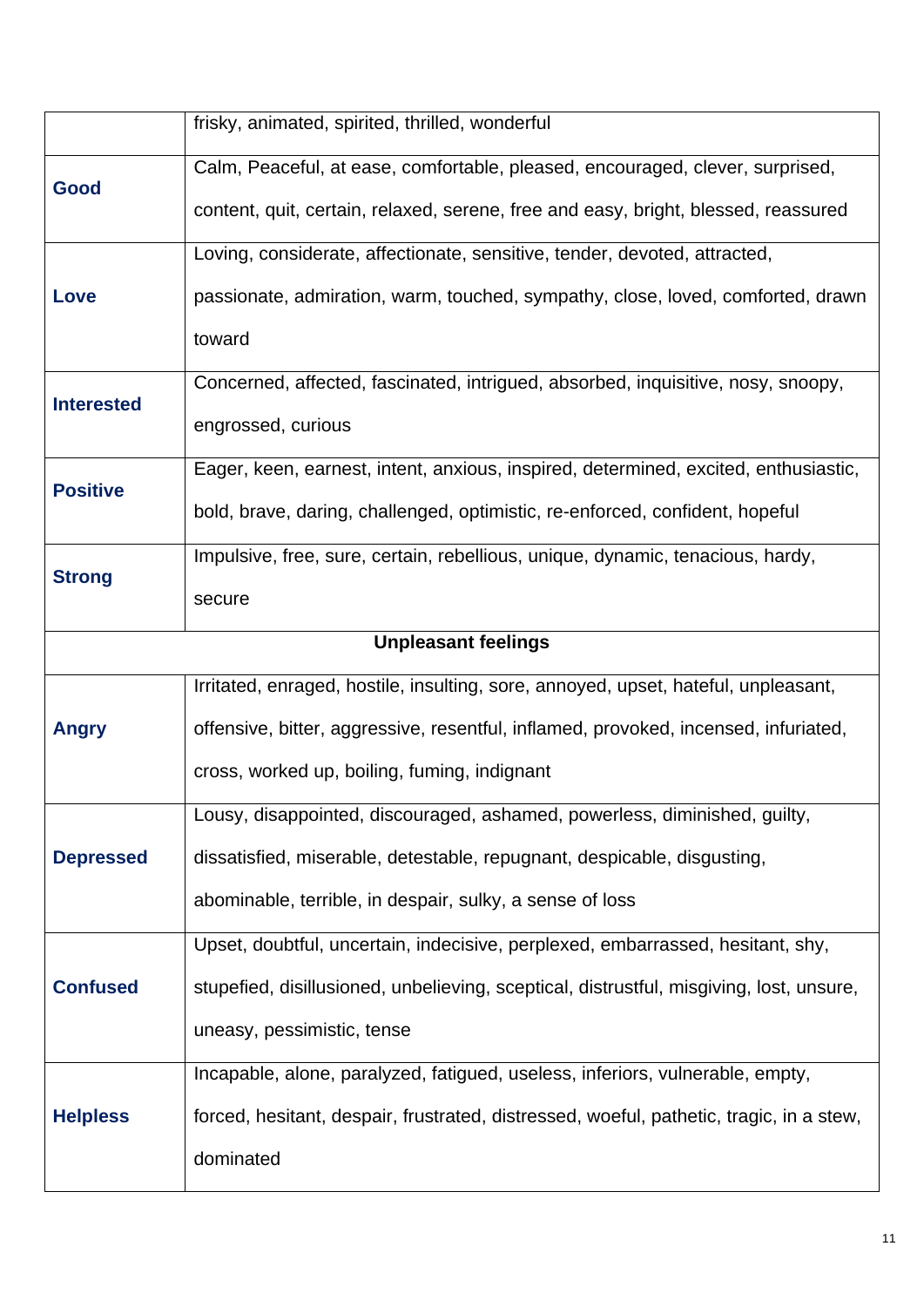| <b>Indifferent</b> | Insensitive, dull, nonchalant, neutral, reserved, weary, bored, preoccupied, cold, |  |  |  |
|--------------------|------------------------------------------------------------------------------------|--|--|--|
|                    | disinterested, lifeless                                                            |  |  |  |
|                    | Fearful, terrified, suspicious, anxious, alarmed, panic, nervous, scared, worried, |  |  |  |
| <b>Afraid</b>      | frightened, timid, shaky, restless, doubtful, threatened, cowardly, quaking,       |  |  |  |
|                    | menaced, wary                                                                      |  |  |  |
|                    | Crushed, tormented, deprived, pained, tortured, dejected, rejected, injured,       |  |  |  |
| <b>Hurt</b>        | offended, afflicted, aching, victimized, heartbroken, agonized, appalled,          |  |  |  |
|                    | humiliated, wronged, alienated                                                     |  |  |  |
| <b>Sad</b>         | Tearful, sorrowful, pained, grief, anguish, desolate, desperate, pessimistic,      |  |  |  |
|                    | unhappy, lonely, grieved, mournful, dismayed                                       |  |  |  |
|                    |                                                                                    |  |  |  |

**Table 2:** The 16 psycho-linguistic features subset (PsychPage, 2014).

A small number of 4 syntactic features (Lines 26 to 29 in Table 1) was also chosen to reflect the writing style of the author of the text at the sentence level and they are expected to play an important role in the gender identification of the author of the text, since women and men appear to make use of punctuation in different ways (Argamon *et al.,* 2003; and Sterkel, 1988). Also, 9 gender-preferential language features were included to measure the frequent use of emotionally intensive adverbs and affective adjectives such as really, lovely, adorable, marvellous, aggressive, etc., that could help with a prediction of the gender of a person, should it be accepted, bearing in mind the *caveat* [1] already established earlier in the paper, that the tendency to use emotionally intensive words is a more frequent feature of women's writing in social networks, and that the tendency to use singular pronouns and directive sentences is a more frequent feature of men's writing in social networks (Argamon *et al.,* 2009; and Cheng *et al.,* 2011). As it can be seen in Lines 30 to 38 of Table 1, the frequency of these function words is measured through the presence of the included suffixes, e.g. -able, -ive, -less, etc.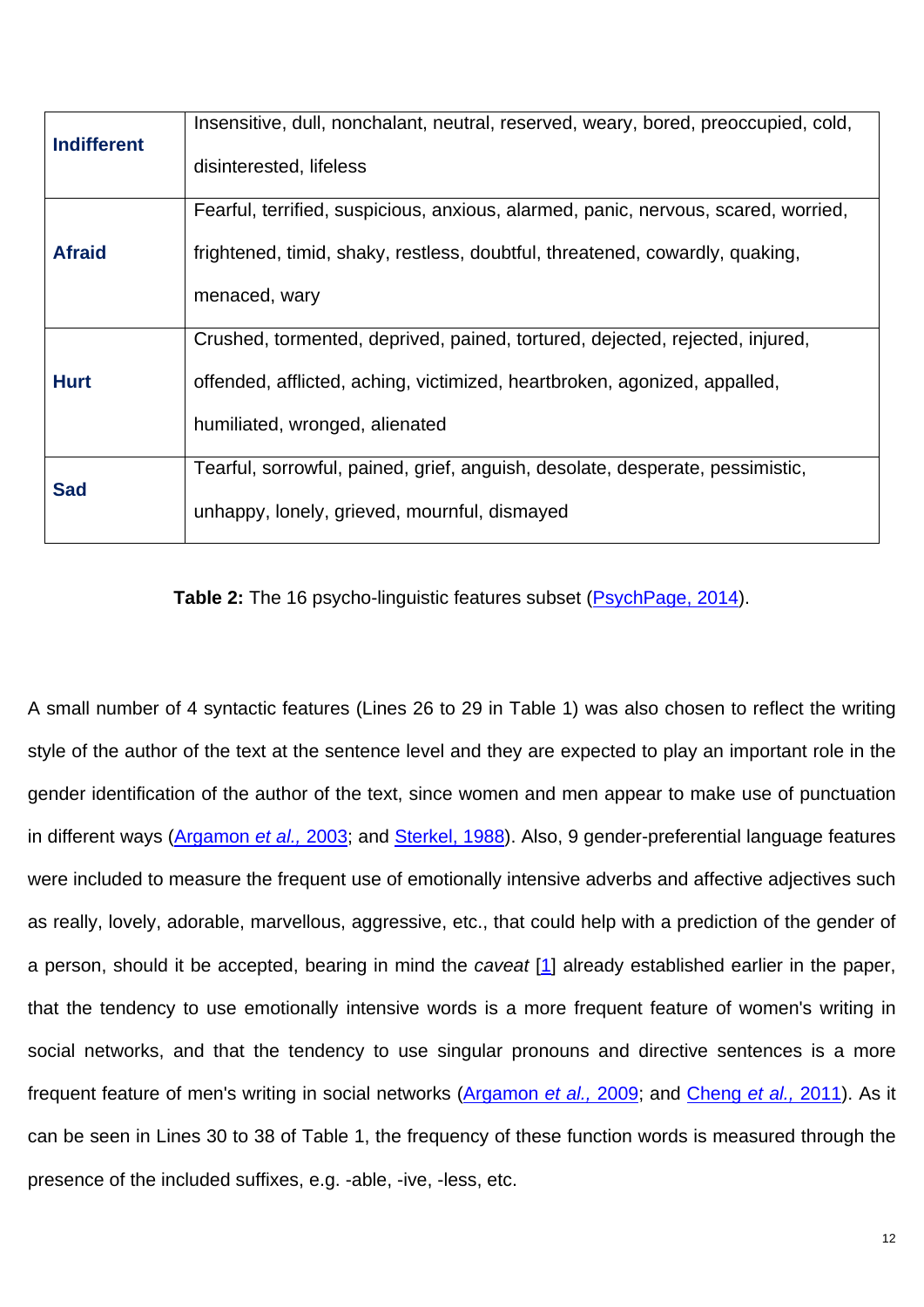Finally 385 function words were included (see Appendix) for the crucial role they are perceived to play in distinguishing writing styles across the gender divide (Chung and Pennebaker, 2007; and Newman *et al.,* 2008). As Lines 39 to 423 of Table 1 show, these words were clustered into 6 groups (articles; pronouns; auxiliary verbs; conjunctions; interjections; and adverbs and prepositions) and the frequency of each function word in a user's text is calculated by dividing the number of appearances of a word in the text by the total number (N) of words in the text sample.

#### 2.3 Part-of-speech tagging

Before extracting function words from the text produced by the social networks users, a *part-of-speech tagging* (Chamiak *et al.,* 1993) is performed by training a part-of-speech tagger. Part-of-speech tagging is a process whereby tokens are sequentially labelled with syntactic labels, such as nouns, prepositions, adjectives, possessive personal pronouns, possessive adverbs, coordinating conjunctions, verbs, etc. A part-of-speech tagger assigns a tag (i.e., a short coded description of the part-of-speech) to every token in the text. To be more precise, a part-of-speech tagger assigns the most likely tag to every token in the text, using a tagger model (the eight standard part-of-speech tags are: adjectives, adverbs, conjunctions, determiners, nouns, prepositions, pronouns and verbs). The purpose of a tag is to provide the grammatical class of each word in the text and some predictive features indicating the behaviour of other words in the textual environment. Unfortunately, since some words in a text may come under more than one syntactic label, a simple check in a dictionary is not an option for the part-of-speech tagger. Therefore the most likely part-of-speech for every word has to be chosen (Chamiak, 1996). There are many different ways of performing part-of-speech tagging, and the best tag set depends on the application. Therefore, the tag set is predefined by an appropriately selected training data set which in the proposed model is the Brown Corpus proposed by Francis and Kucera, 1964. The Brown Corpus is a well-known old-school corpus of English textual material, one million words in length, made up of 500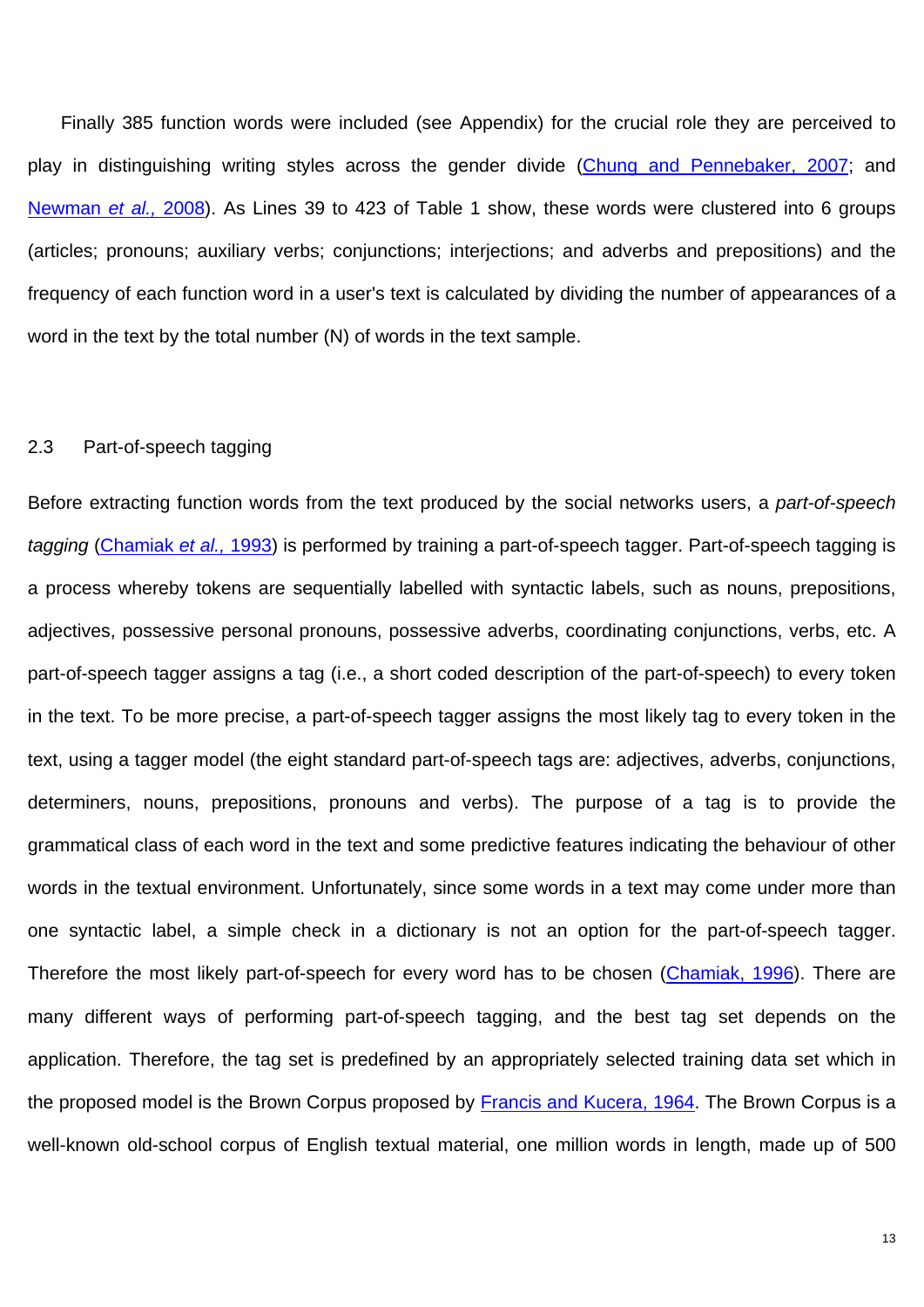samples of 2,000 or more words each, from randomly picked works published in the United States in 1961. This paper has chosen on the basis of this dataset a Hidden Markov model (Kupiec, 1992) to be used for performing the part-of-speech tagging. The Hidden Markov model-based tagger will use stochastic methods and probabilities to tag the words of a sentence. Therefore, the success of this scheme will be significantly affected by the selection of an appropriate training dataset to accurately construct the probability estimations for the proposed model. This selection process is described below.

#### **3. Architectural and Implementation Issues**

This section will start with a survey of the selection process of the training data that is required to strengthen the robustness of the proposed gender classification model. The section will continue by presenting the implementation of a prototype gender inference system which is based on the proposed architecture and by means of which the efficiency of the new methodology will be put to the test and verified.

#### 3.1 Training Datasets

The Twitter Training Dataset: To obtain a training dataset of tweets, the Twitter platform was crawled randomly and 10,000 tweets written in English were collected, i.e, 5,000 tweets written by women and 5,000 written by men. The gender of the authors of the tweets was subsequently verified manually by means of external information gathered on the web (photos, personal home pages, verified presence in other online social network platforms, etc.). The dataset was used by the text mining module to train the SVM classifier that predicts the gender of Twitter's users on the basis of the textual content of their tweets. The tweets in the training dataset were wiped clean of URLs as well as of topics ("#topic") and of Twitter usernames ("@name") in order to obtain a suitable corpus of text samples for the classification process.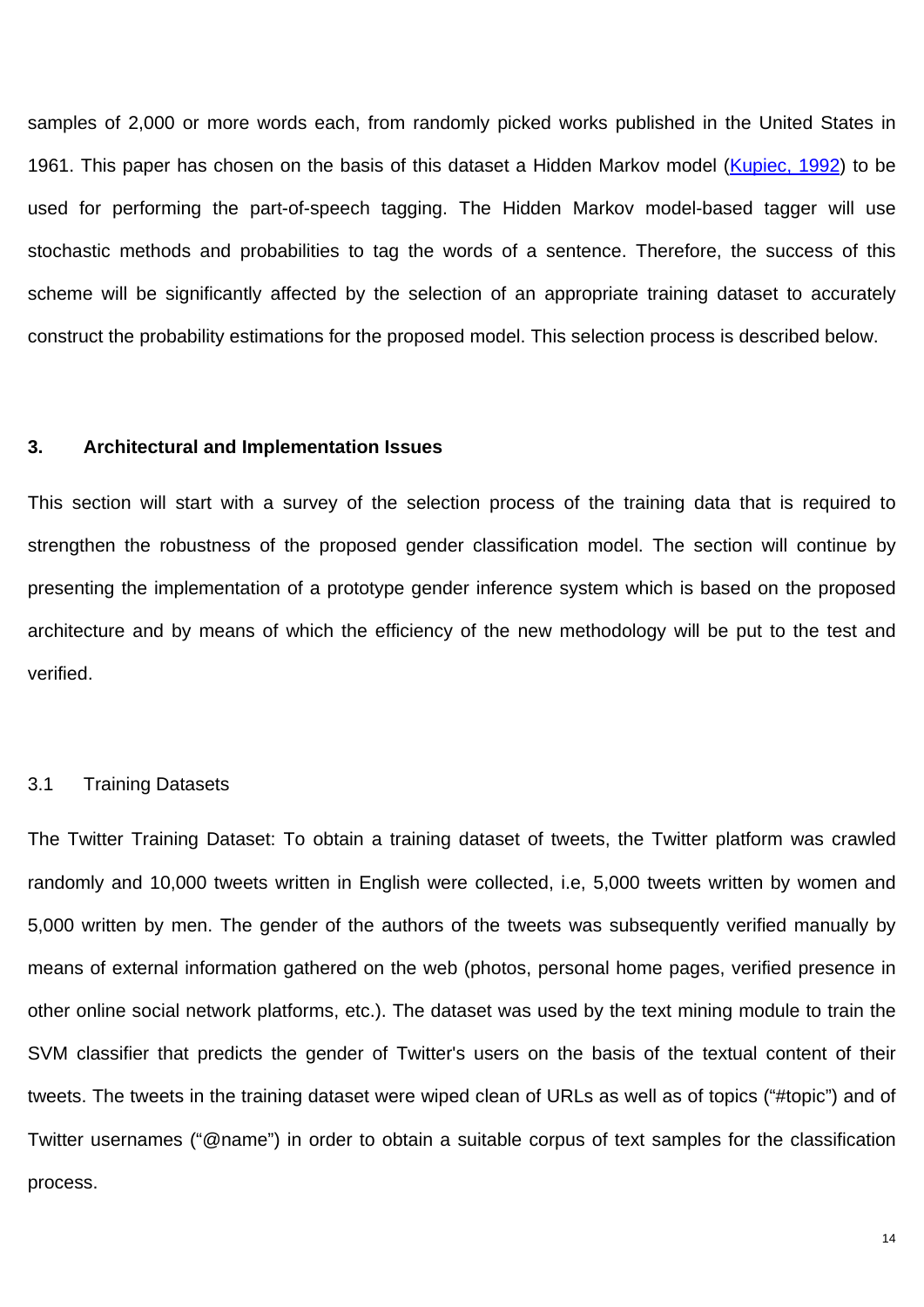The Reuters-21578 Newsgroup Dataset: The Reuters-21578 dataset, proposed by Carnegie Group Inc. and Reuters Ltd., 1987, consists of thousands of articles which cover a range of international newswire and vary from hundreds to thousands of words in length. The articles were sorted into categories according to the gender of the journalists and then 1,000 articles were randomly picked: 500 articles by female and 500 articles by male authors. The dataset was selected to train a SVM classifier that would predict the gender of LinkedIn users from the textual content of their profile's attribute summary. In order not to put at risk the integrity of the accuracy of the proposed gender classifier, the decision was taken to exclude from the dataset the articles that contained several quotes from texts with different authors.

One might well expect that the most successful strategy for the training of the LinkedIn SVM classifier might be the crawling of the LinkedIn platform to collect some thousands of LinkedIn user summaries, the gender of the authors of which would have been verified by human inspection. However, opting for another solution instead, this paper suggests that the Reuters-21578 dataset should be selected which, in terms of preparation and implementation, offers a much faster and simpler solution than any LinkedIn sample dataset that would obviously require excessively time-consuming manual gender verification. The experimental study indicates a perfect correspondence between the neutral character of the descriptive linguistic content that appears in the Reuters articles and the linguistic content found in the LinkedIn summary by professionals describing themselves.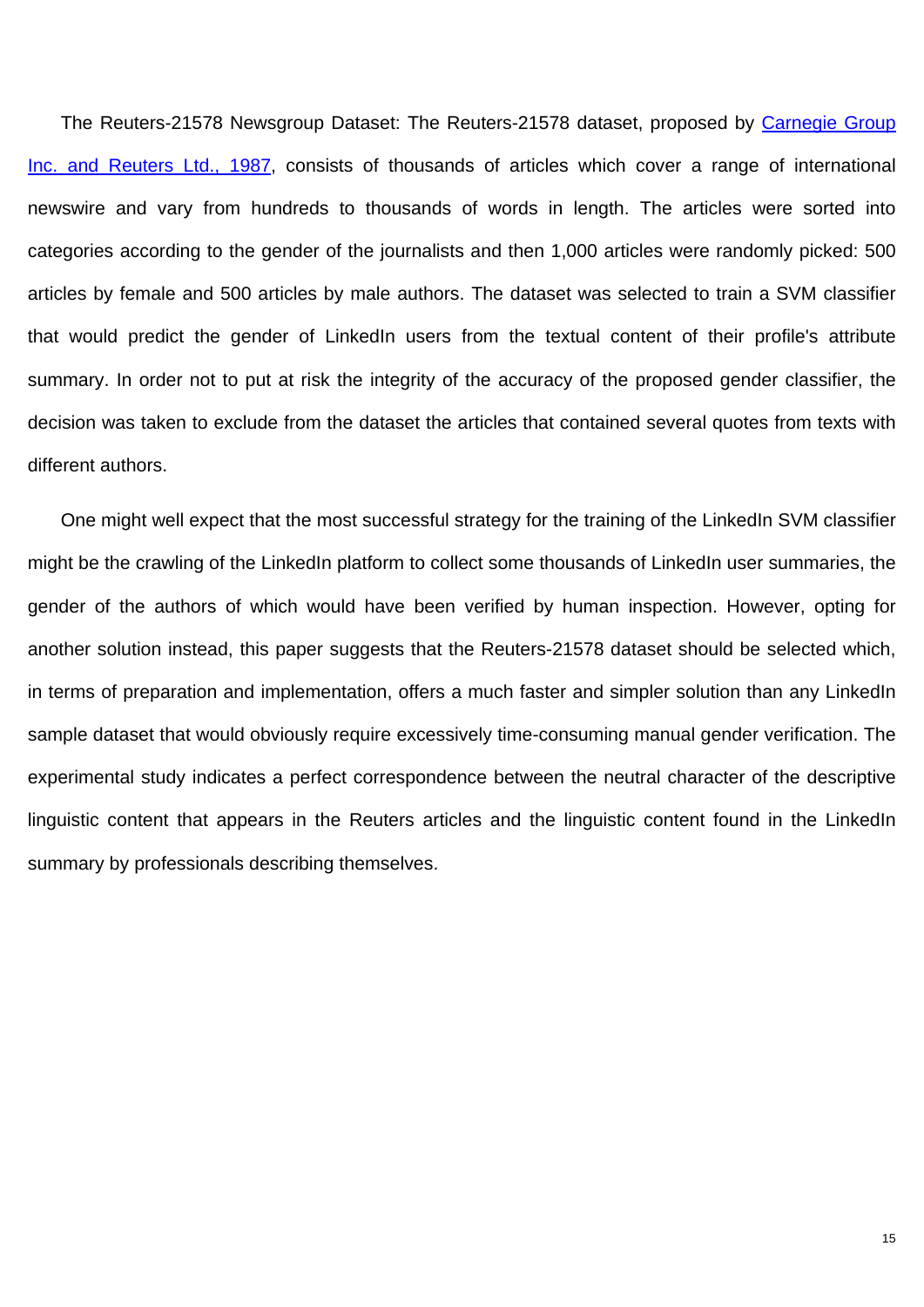

**Figure 1:** The proposed system's architecture.

## 3.2 The proposed architecture

As Figure 1 illustrates, the system's Data Cleaning module is responsible for cleaning the input (training and testing) data by removing unnecessary items that do not contribute to the part of speech tagging and to the classification tasks, like for example, usernames, hash tags, URLs, etc.

For each text sample, the Features Extraction Engine computes the 423-dimensional numerical vector that has been specified in Section 2. This module incorporates two processing tools: a part-ofspeech tagger and a Hidden Markov model-based tagger. The part-of-speech tagger is constructed on the basis of the LingPipe Toolkit [LingPine, 2014] which provides a part-of-speech tag parser for the open-source Natural Language Toolkit distribution (NLTK, Bird, 2006) of the Brown Corpus. This training text is formatted in pure ASCII, with sentences delimited, tokens delimited and tags separated from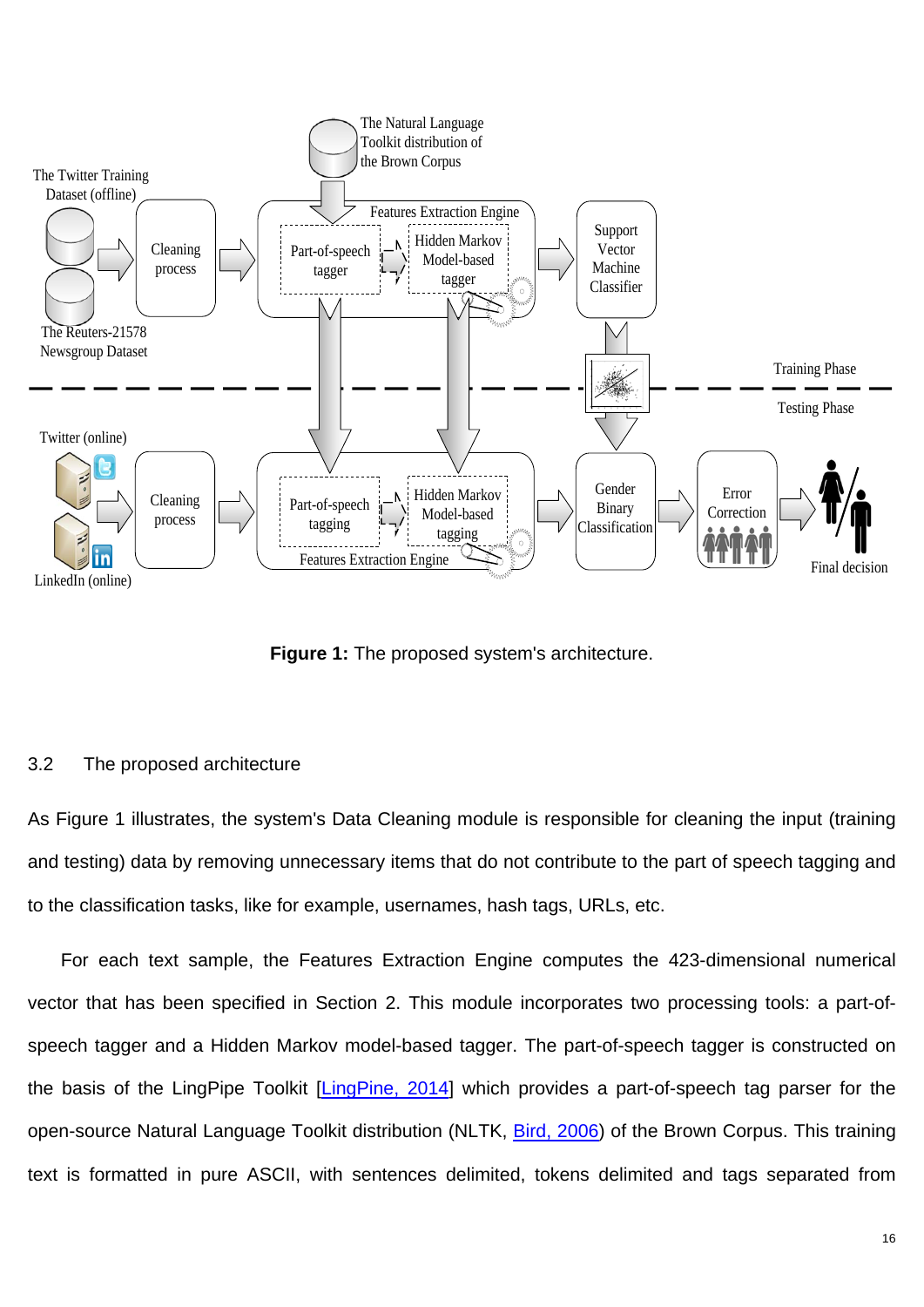tokens by a forward slash. This corpus is used to train our part-of-speech tagger and then to load it into the probabilistic (stochastic) Hidden Markov model-based tagger in order to extract some of the features of interest (only for the features related to function words), which will form, together with some style markers, the 423-feature set that was presented in Section 2.

Regarding the training samples, the produced feature vectors are then used to build an efficient classification module which is comprised of a linear SVM classifier for Twitter and an analogues classifier for LinkedIn, both constructed using the LingPipe Toolkit. These two binary classifiers will then comprise the 'Gender Binary Classification' component of the system that will efficiently determine the category <female> or <male> of any relevant input text data and would thus predict the gender of its author.

On LinkedIn one single testing text sample is available for each targeted author (i.e. the summary field) while on Twitter more than one tweet for testing might exist, thus, the proposed algorithm will generate a prediction for each sample and then the algorithm will deploy an error correcting mechanism to select the most likely gender of that author. For example if ten tweets are available, and seven of these point to the author's as female while the three other tweets point to the author as male, the system can use a majority voting scheme to produce the conclusion that the author is most likely female.

#### **4. Evaluation**

The selected features-set of the designed methodology together with the quality of the training data are the two most critical factors for building a classification tool that can predict effectively the two classes <female> and <male> of the binary gender attribute in a collection of written texts. The results obtained by the experimental evaluation of the implemented prototype gender classification tool will be reported below.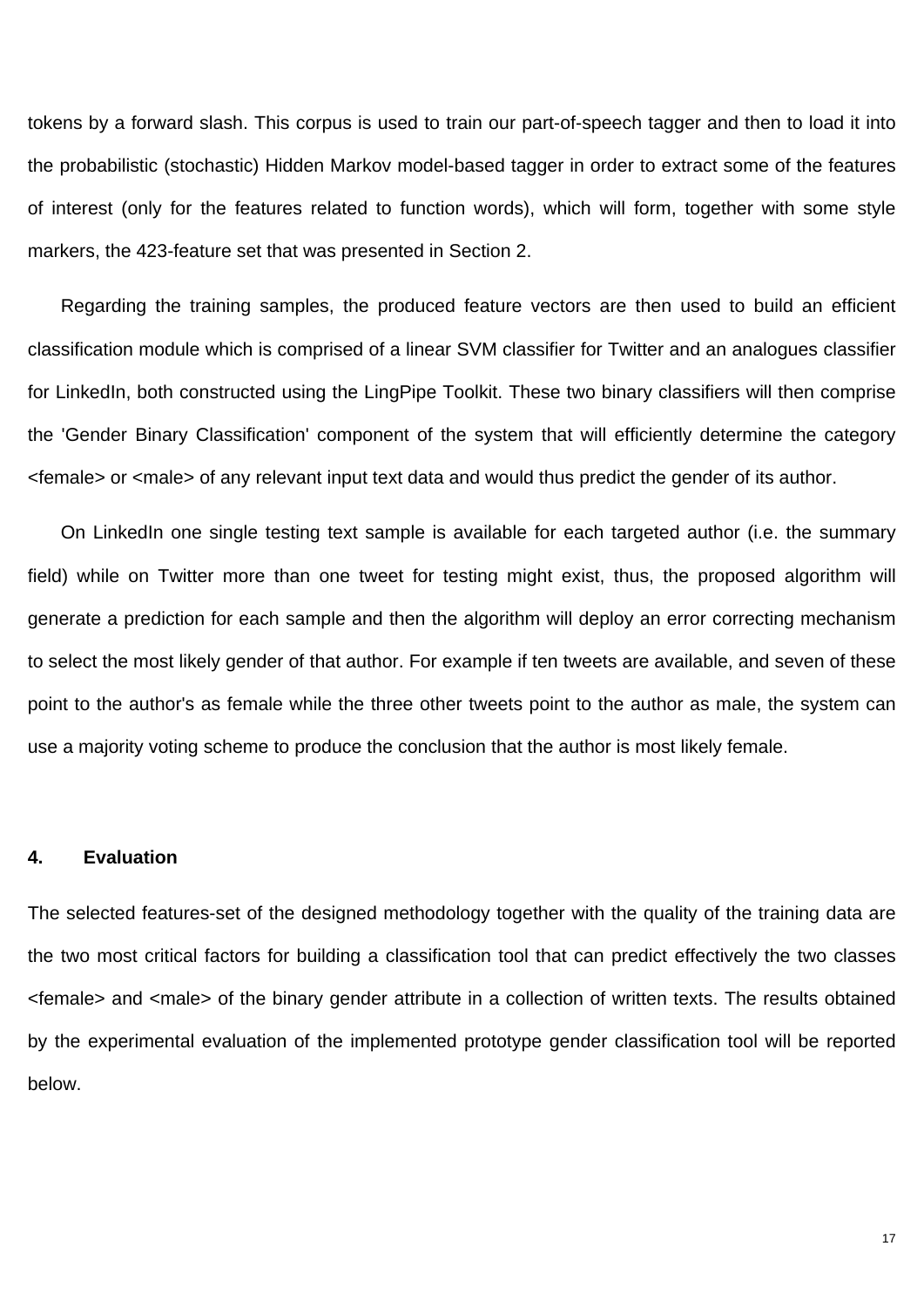## 4.1 Experimentation Setup

To evaluate the accuracy of the gender prediction tool, public English data samples from LinkedIn and Twitter platforms were used. More specifically, the summary attribute of 1,000 randomly selected users' profiles on LinkedIn and 1,000 English tweets of randomly selected users' profiles on Twitter were crawled and obtained, excluding tweets containing only hyperlinks and tweets containing one single word of text. The gender of the authors of the test data was also manually examined and validated [2]. None of the tweets of these authors appear into the Twitter Training Dataset.

In the testing phase in Twitter, *Accuracy* was defined as:

Accuracy =  $\frac{\text{number of tweets the author's gender of which was correctly inferred  
total number of tweets in the dataset}$ 

and in the testing phase in LinkedIn, *Accuracy* was defined as:

# Accuracy =  $\frac{\text{number of LinkedIn summarizes the author's gender of which was correctly inferredtotal number of LinkedIn summaries in the dataset$

where the gender of an author is correctly predicted if it is validated according to the corresponding manual human inspection.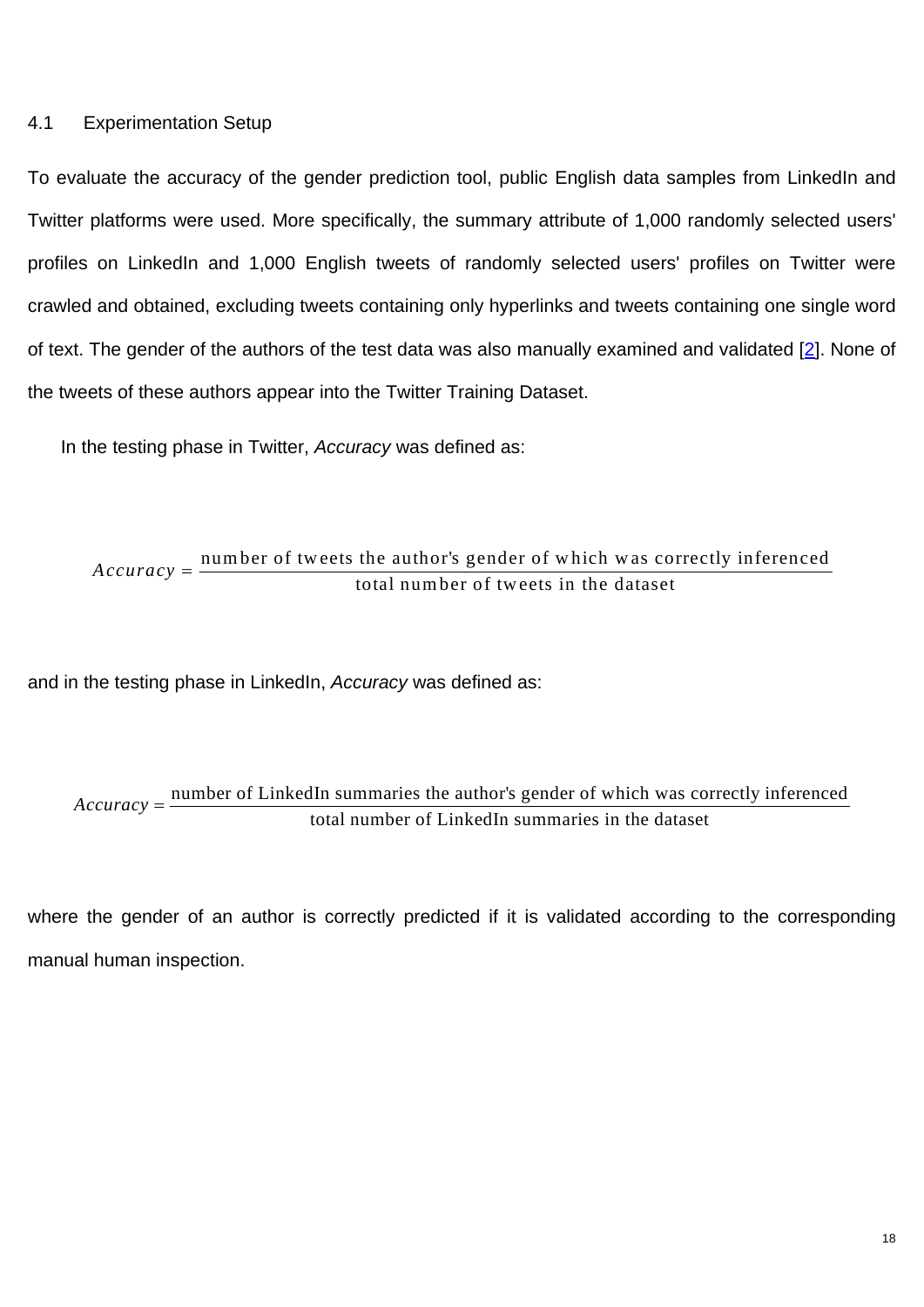### 4.2 Performance Evaluation

On the basis of the 1,000 testing tweets from Twitter, as illustrated in Figure 2 922 correct gender predictions were obtained, which meant a 92.2% accuracy rate, and a 7.8% error rate, for the proposed Twitter SVM classifier.



**Figure 2:** Gender prediction based on Tweets.

Therefore in 78 cases only the gender prediction carried out by the classifier was not successful. These cases were manually examined and it was discovered that the concerned tweets were of poor content, which means that they did not provide sufficient useful written textual material to deal with. The significance of these results resides in the fact that Twitter is a micro-blogging service that offers small messaging possibilities to a maximum length of 140-characters, and often very poor in respect of content.

On LinkedIn the gender classifier could make use of a smaller features-set of lesser dimensions since it was not necessary to include in the set the features of Table 1 that are related to emotional language because both the training and the testing datasets consisted of texts in descriptive linguistic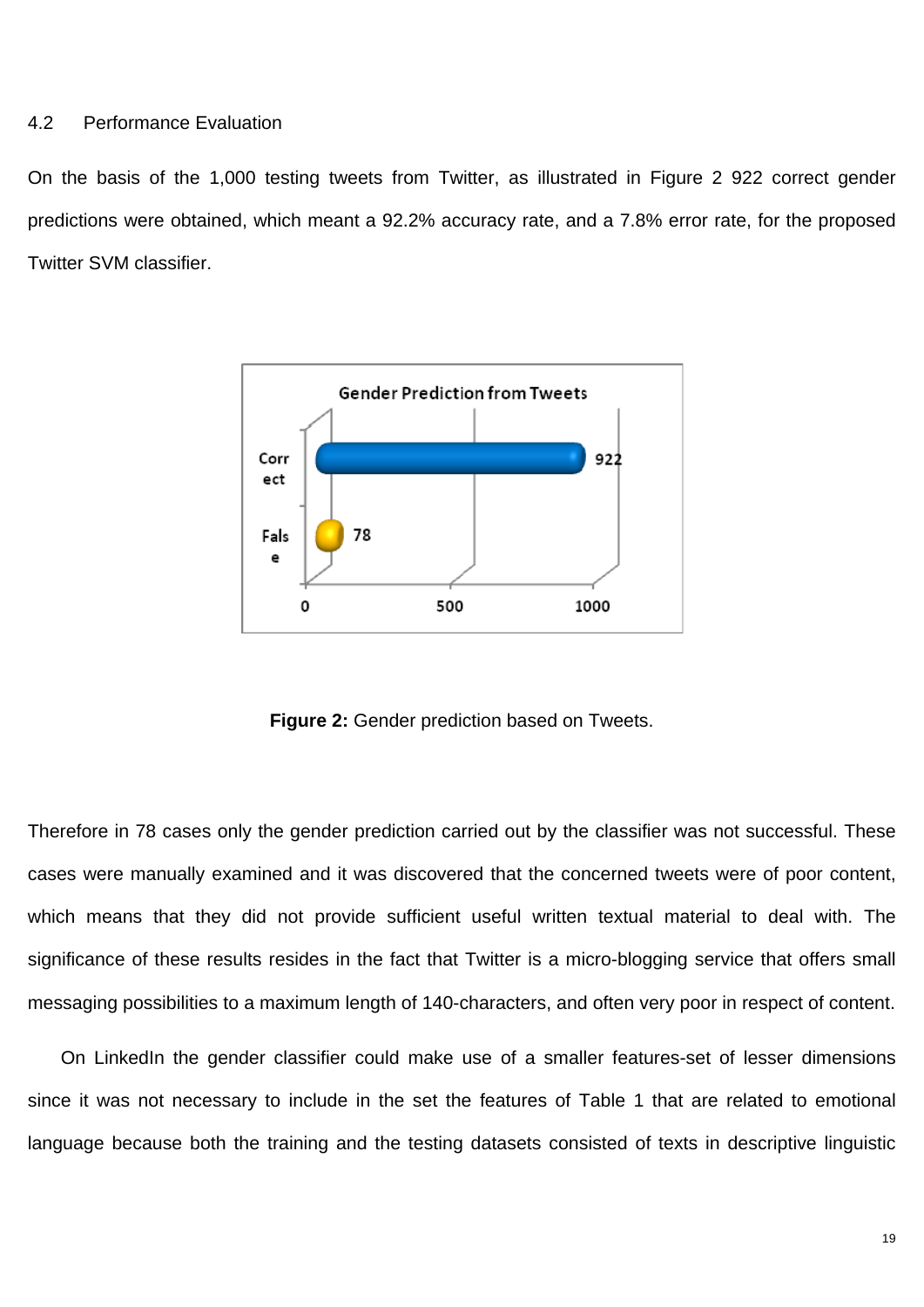content of a neutral character. On the basis of this modification, as Figure 3 illustrates, the proposed model predicted correctly the gender of 984 LinkedIn users which means a 98.4% accuracy, and a 1.6% error rate for the corresponding SVM classifier.



**Figure 3: Gender prediction based on LinkedIn Summaries.** 

## 4.3 Discussion

The promising experimental results in addressing the problem of user gender prediction from tweets in Twitter and LinkedIn summaries on the basis of the proposed model indicate that the prediction of the gender of the users on social networks that do not, as a rule, reveal such items of personal information, is indeed possible to achieve. The proposed research indicates that, by selecting a sophisticated set of features and a suitable training dataset, it is possible to construct a robust SVM gender classification model to accomplish this task.

It is also important to highlight that, in the case of LinkedIn, the Reuters-21578 training dataset consists of news articles, while the testing dataset consists of user profiles summaries which are different from the perspective of notional structure and focus, as well as being of a length that is much shorter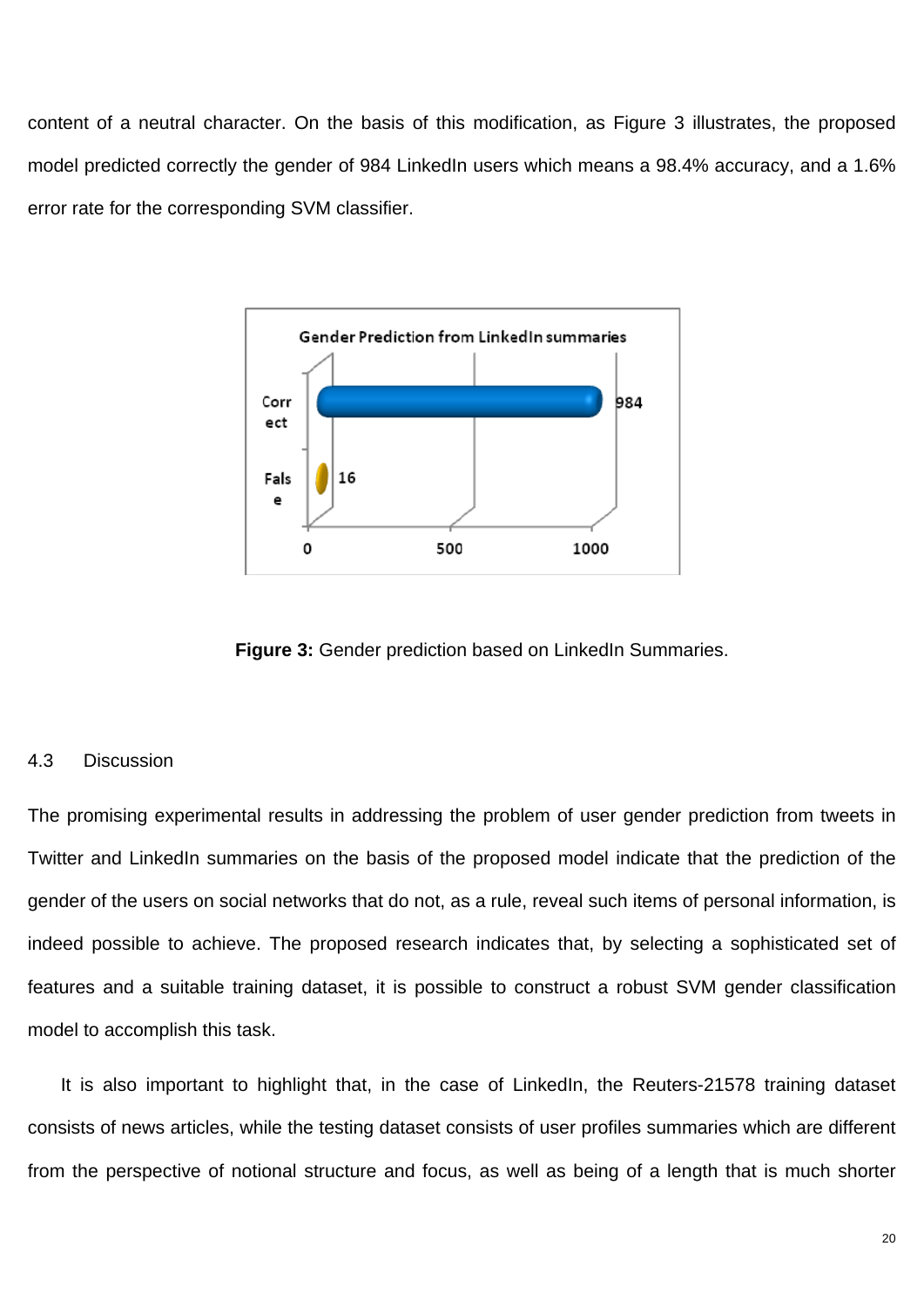than the average length of the news articles. It might therefore be argued that the Reuters-21578 dataset is far from a perfectly fitting training dataset for the targeted data collection. However, the choice made by the authors appears to be vindicated since the experimental results proved very promising and even more successful than the corresponding results with Twitter.

On the other hand, the experimental results on Twitter clearly indicate that the task of achieving gender inference using a single tweet is more difficult than when a LinkedIn summary is used. The explanation for this has to do with the average number of words contained in the testing sample in every individual case. It is self-evident that the rate of accuracy increases in relation to the number of words in the written text sample: the more words there are, the more valuable information will be contained therein for the SVM classifier. Since the average length of a LinkedIn's summary is much greater than the average length of a tweet, it follows that the success rate in user's gender inference in LinkedIn will consistently be higher.

## **5. Related Work**

Over the last few years and while online social networking platforms were making tremendous gains in popularity with both common and malicious users, and as a result of the availability of the massive amounts of sensitive data about their users which, by virtue of their very nature, they have been making publicly available, the emphasis of research has been directed to issues of information leakage and disclosure on social networks (Chew *et al.,* 2008; Carter and Mistree, 2009; Mislove *et al.,* 2010; Xu *et al.,* 2008; and Zhelev and Getoor, 2009).

The privacy of online social networks is facing a threat of monumental importance: the attribute disclosure threat. Attribute disclosure occurs when the attacker is able to determine the value of a user's attribute that the user wishes to keep undisclosed. The works carried out in **Lanza and Svendesen**, 2007 and in Zhelev and Getoor, 2009 focus on using public profiles, friendship links and group memberships to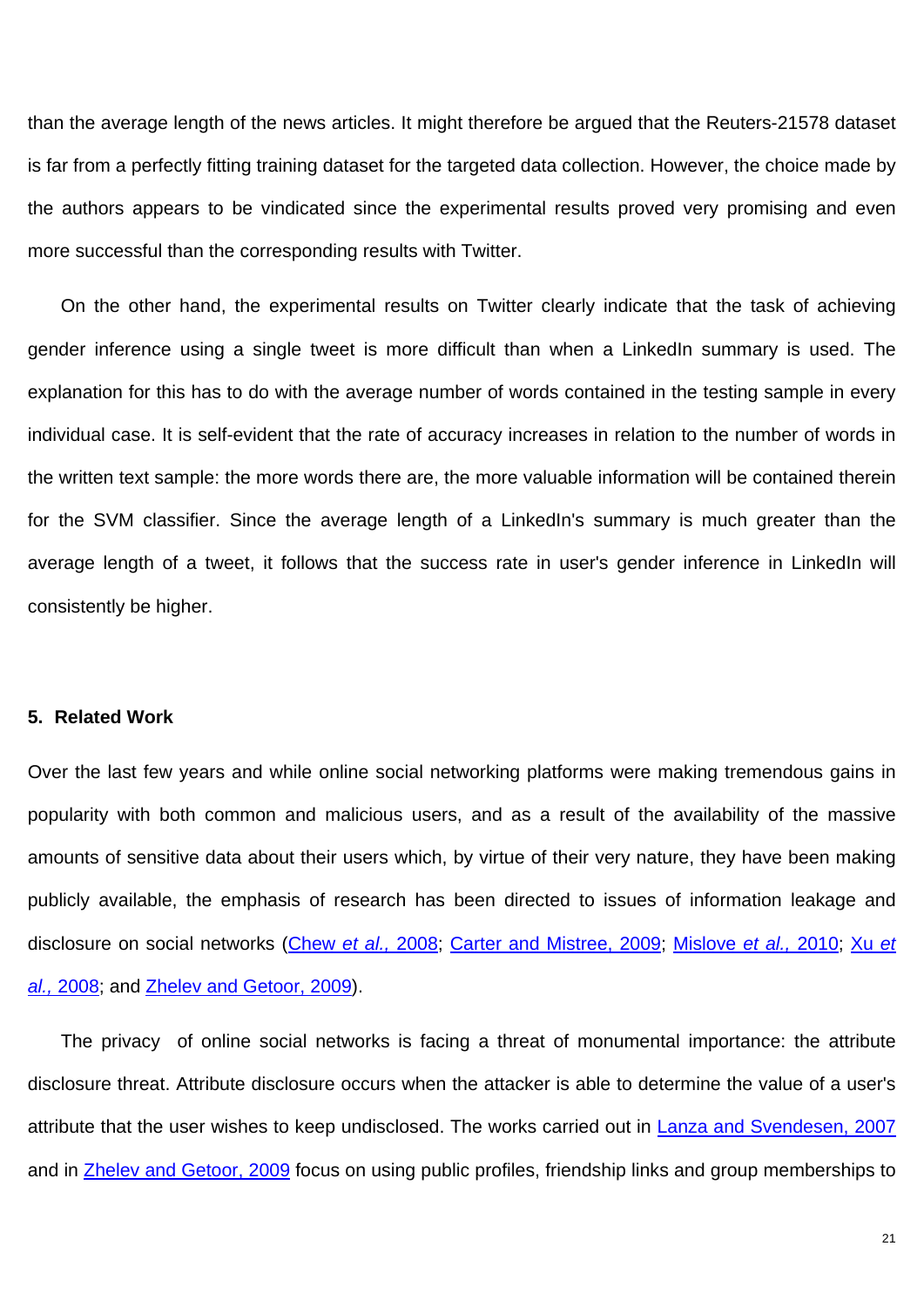infer a user's undisclosed private information. The malicious party may efficiently predict the age group or the mother tongue or the political affiliation of a user through an examination of similar attributes amongst the user's friends. The complementary work carried out in Mislove *et al.,* 2010 explores how a malicious party can manage to predict a private attribute of a targeted individual by means of combining the social network graph with the similar attribute of a number of other users who are not directly connected to the targeted user. In their experimental study the authors are able, with as little as 20% of users with known attributes, to infer the remaining users' common attributes at an 80% rate of accuracy. The practical conclusion to which these three works of research lead us is that a user's privacy can be easily compromised by exploiting knowledge obtained through her/his online social relationships. Similarly, Xu *et al.,* 2008 proposes an algorithm to infer a user's private attribute by mining only her/his social relations. Also, He *et al.,* 2006 utilizes Bayesian networks to measure the probability that a specific user may have a given attribute value. As demonstrated in the above article, by using the LiveJournal online social network, inferring with a high rate of accuracy a user's attribute is achievable even in online communities where the majority of users keep their personal data undisclosed.

The research on attribute disclosure studied thoroughly the inference of various types of users' personal attributes, such as age, gender, profession, religious persuasion, etc. The remainder of the article will concentrate mainly on the issue of gender inference since gender is the attribute which represents the focus of this work. In Cheng *et al.,* 2011 the authors conducted a series of experiments with three different statistical and probabilistic machine learning classification techniques (SVM, Bayesian Logistic Regression and Decision Tree) to yield a maximum gender prediction accuracy of 85.1%. In Pennebaker *et al.,* 2011 the authors propose a text categorization approach for the prediction of age group and gender on a corpus of chat texts which was compiled from the Belgian social networking site NetLog. The selected features-set is limited to token and character-based features: words unigrams, bigrams, and trigrams, and also character bigrams, trigrams and tetra grams. The paper deploys a SVM classification model that yields an accuracy score of 88.8%. In Filippova, 2012 the author focuses on the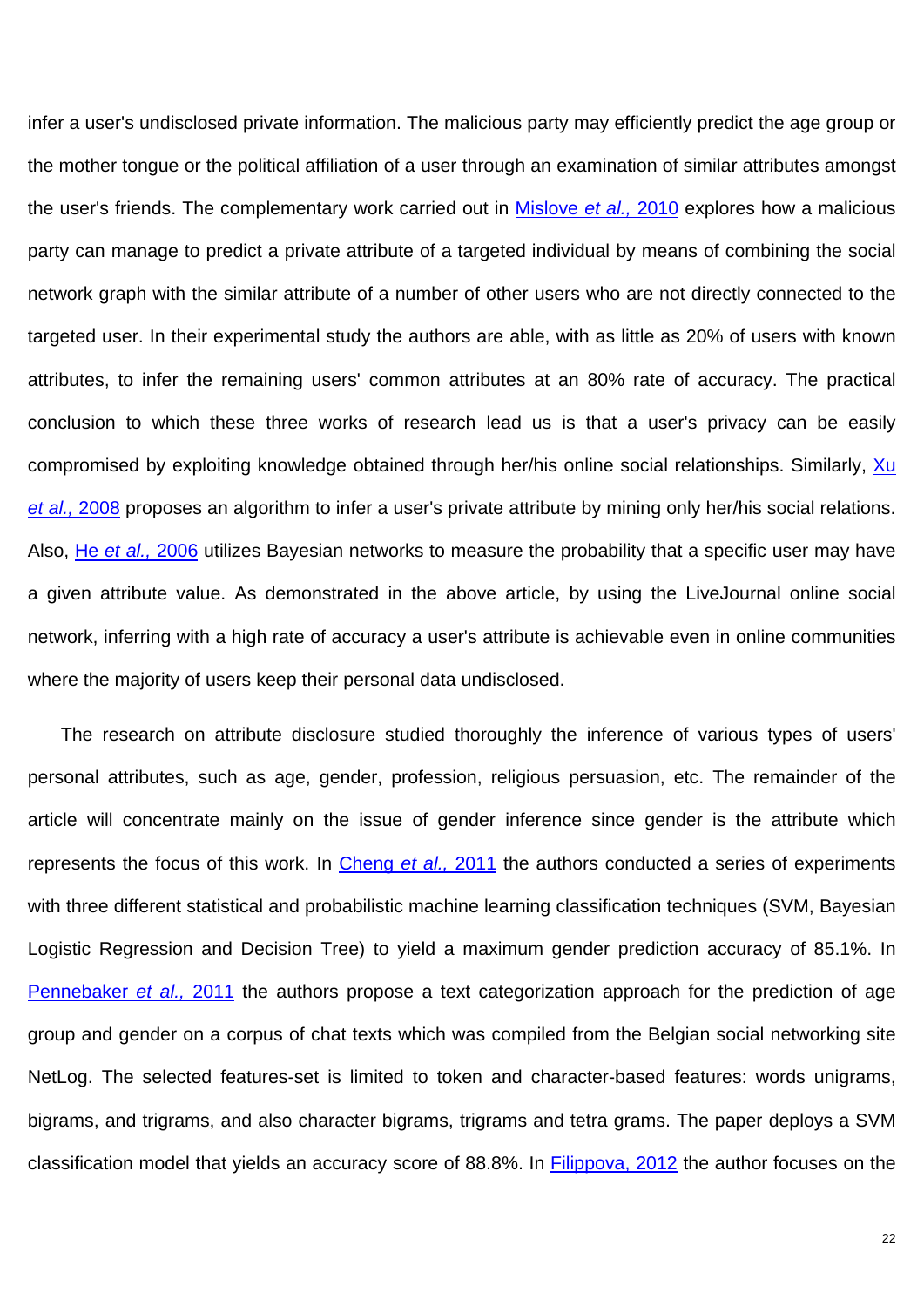gender prediction of YouTube users, on the basis of comments and the affiliation graph of users and videos, reporting accuracy levels hovering around the 90% mark, but depending on the users' age group.

In Rao *et al.,* 2010 and Rao and Yarowsky, 2010 the authors experiment with stacked SVMs-based classification algorithms over a rich set of features, both lexical (n-gram-based) and sociolinguistic features. The gender prediction accuracy score that was achieved was 72.33%, based on a training dataset of 500 Twitter accounts. Similarly, in Burger *et al.,* 2011 the authors provide experiments with a variety of different machine learning algorithms, including SVMs, Naïve Bayes and Balanced Winnow to build gender classification models. The deployed classifier relying only on a single tweet performed at a 76% accuracy level. According to the paper, human prediction performance was not too far off this mark, in comparison, scoring a 68.7% average.

The algorithms presented in Miller *et al.,* 2012 rely on the perception and naïve Bayes stream machine learning algorithms and make use of a n-grams features-set to represent tweets training and testing data. The perception algorithm achieves the highest accuracy level among all, with a maximum scoring of 99.3% when the tweets length is of at least 75 words. In Deitrick *et al.,* 2012 the neural network machine learning algorithm Modified Balanced Winnow, with an extensive list of 53 n-gram features and only a limited dataset of 1,484 training tweets, achieved a 98.5% level of accuracy. A similar experiment is carried out in Fink *et al.,* 2012 to infer the gender of Twitter users by implementing a SVM classification model based on word unigrams, hash tags and psychometric properties derived from a text analysis application called Linguistic Inquiry and Word Count or LIWC (Pennebaker *et al.,* 2007). The reported accuracy is 80% in predicting the users' gender by using the unigrams features alone.

Bamman *et al.,* 2012 and Zamal *et al.,* 2012 study the influence of a Twitter user's immediate neighbours' attributes in predicting a similar private attribute of the user. In the case of gender the accuracy of their prediction model is of 88% and 80.2% respectively. Bergsma *et al.,* 2013 examines clusters of Twitter users based on preferences and location and then uses this information with the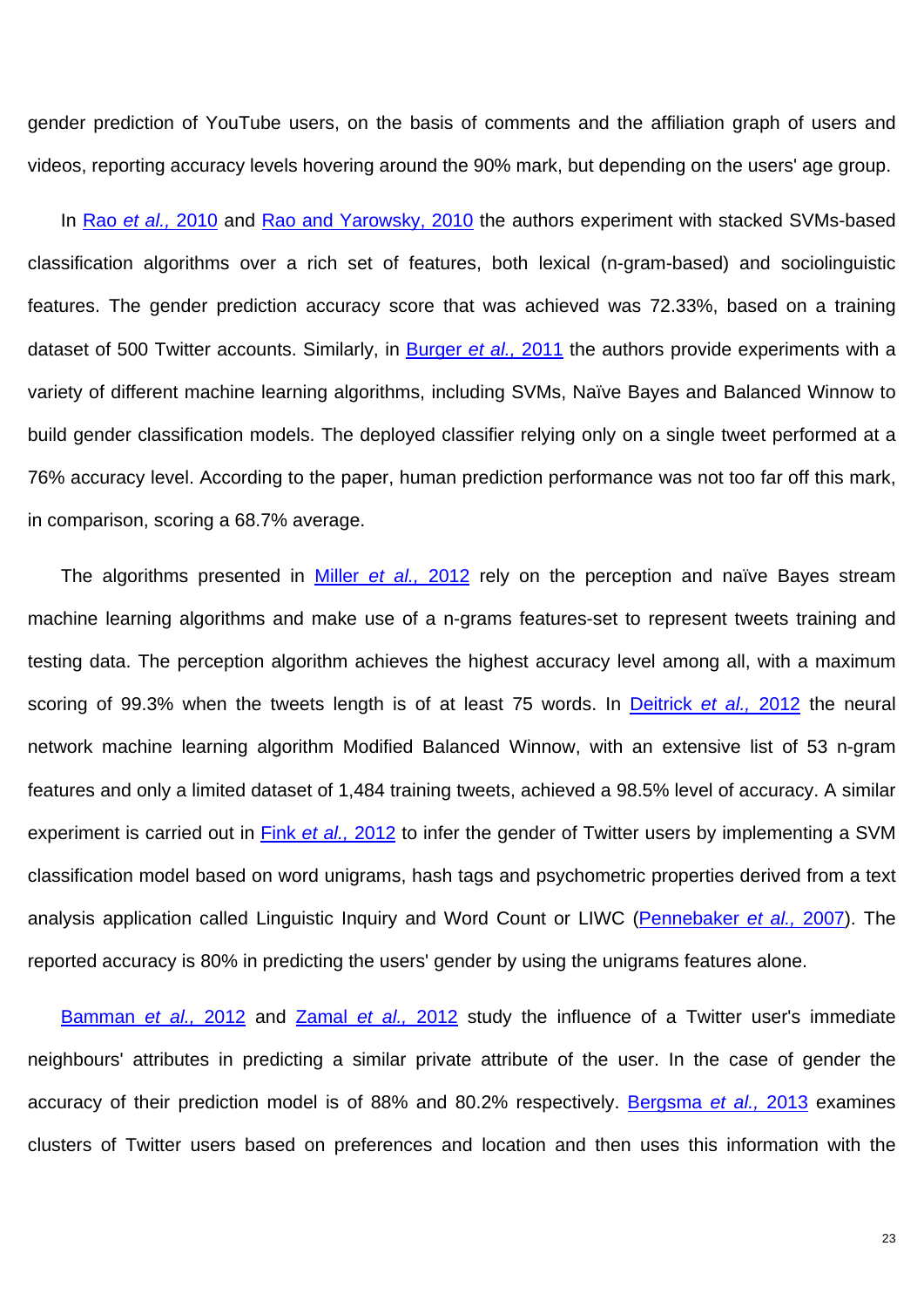gender prediction task; the accuracy of the proposed method is of 90.2%. Also, with the manual inspection of 120 Twitter users' profiles carried out by human experts in the domain of language analysis, the article reports an accuracy rate in gender prediction of, at the most, 88.3%. Liu and Ruths, 2013 incorporates the user's self-reported name into the Twitter gender classifier and achieves a prediction accuracy of 87.1%. Finally, Liu *et al.,* 2012 identifies three Twitter accounts dedicated to broadcasting information about traffic, public transportation issues, and cycling in Toronto and then uses the community of followers of these accounts as a test sample of users for demographic inference. The proposed specialized model for these types of commuter populations yields a maximum gender prediction accuracy rate of 86.8%.

This article focuses on the user's gender prediction problem in online social networks. The proposed classification model is implemented and applied to Twitter and LinkedIn (the platforms of which do not reveal information about the gender attribute) yielding a prediction accuracy rate of up to 98.4%. The research effort that stands closest to the proposed work is that of Argamon *et al.,* 2009, which, however, relies on a Bayesian Multinomial Regression probabilistic machine learning algorithm and uses blog posts as training data to learn the proposed classification model for predicting the profile of an anonymous author. The gender classification module in this earlier article achieves 76.1% in accuracy.

Table 3 summarizes the performance achievements of previous work in terms of gender inference accuracy (%) for Twitter users. For every case, the table shows the best reported performance accuracy levels, even if this is achievable only under significantly restricted conditions (such as, for example, the accuracy achievements of Miller *et al.,* 2012, which scores up to 99.3% but only when the length of the tweets under examination is of at least 75 words). For a comparison with the proposed work, the accuracy of the model proposed in this paper appears in the bottom line of the table. The proposed scheme outperforms most of the earlier work in predicting the users' gender in Twitter and, to the best of the authors' knowledge, this scheme is the first to address the gender discrimination problem in LinkedIn (the abbreviation 'N/A' in Table 3 stands for the phrase 'Not Addressed').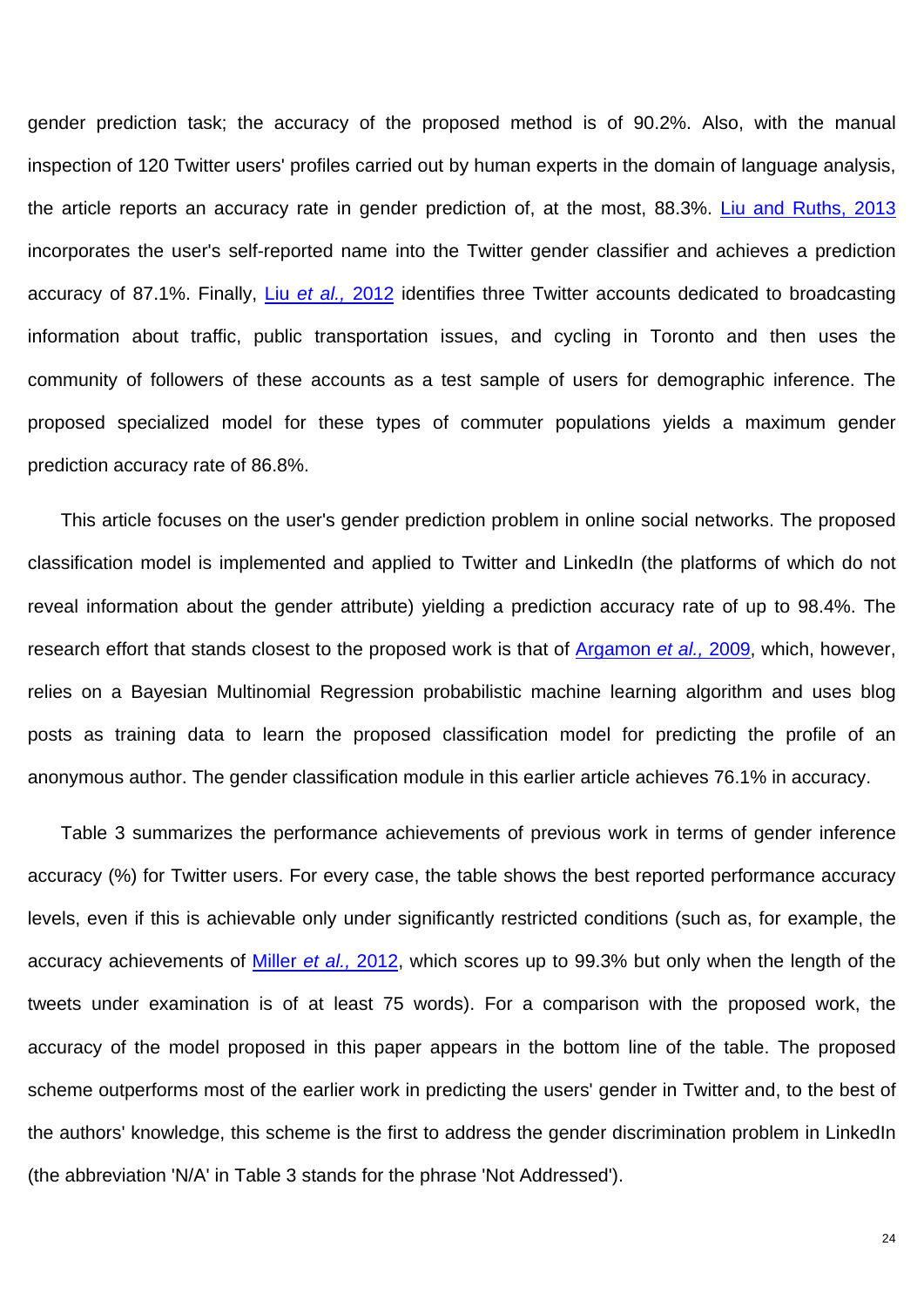|                                      | <b>Accuracy</b> | <b>Accuracy</b> |
|--------------------------------------|-----------------|-----------------|
| <b>Gender prediction model</b>       | in Twitter      | in LinkedIn     |
|                                      |                 |                 |
| Bamman et al., 2012                  | 88.0%           | N/A             |
| Bergsma et al., 2013                 | 90.2%           | N/A             |
| Burger et al., 2011                  | 76.0%           | N/A             |
| Deitrick et al., 2012                | 98.5%           | N/A             |
| <b>Fink et al., 2012</b>             | 80.6%           | N/A             |
| Human inspection Burger et al., 2011 | 68.7%           | N/A             |
| Human expert inspection Bergsma et   | 88.3%           | N/A             |
| al., 2013                            |                 |                 |
| Liu et al., 2012                     | 86.8%           | N/A             |
| Liu and Ruths, 2013                  | 87.1%           | N/A             |
| <b>Miller et al., 2012</b>           | 99.3%           | N/A             |
| Rao et al., 2010; and Rao and        | 72.3%           | N/A             |
| Yarowsky, 2010                       |                 |                 |
| Zamal et al., 2012                   | 80.2%           | N/A             |
| This paper                           | 92.2%           | 98.4%           |

Table 3: Accuracy provided by gender inference models in Twitter and LinkedIn.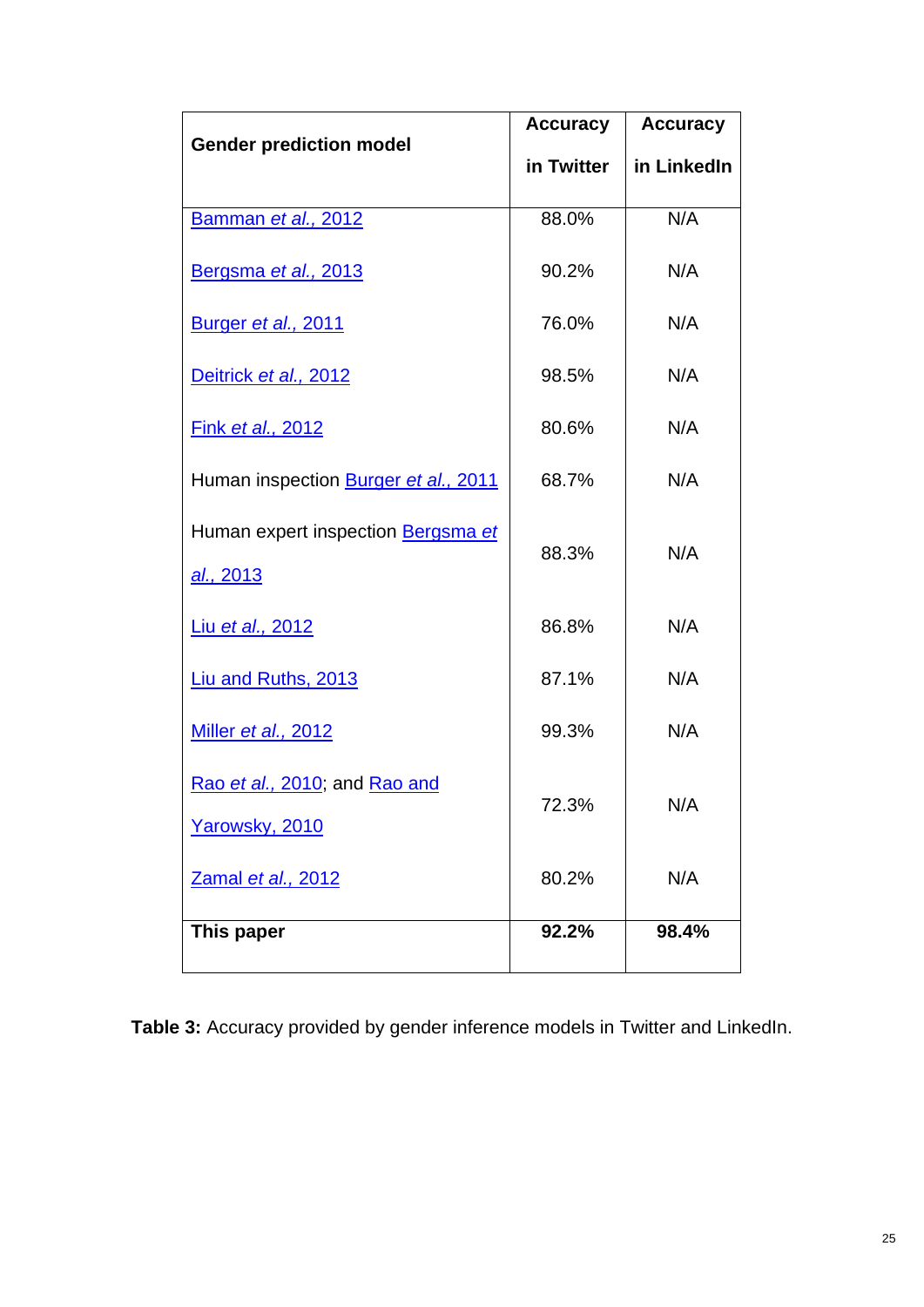## **6. Conclusion**

Social networking services are the spearhead of the new digital economy in the dot com world, offering a new field for applications and innovative ideas for added-value services that generate new markets and produce more profits for the capitalist investors. Intelligent and perceptive analysis of online social network data is a valuable resource for the whole spectrum of different parties from advertisers to intelligence services, as it can lead to new insights in both commercial and governance settings, and to competitive advantages. In this study a new approach for inferring the users' gender in online social networks is proposed. A new text mining module that combines a Hidden Markov Model part-of-speech tagger with a SVM linear binary classifier is constructed to perform gender predictions from online social networks textual data. The experimentation with Twitter has shown that the proposed scheme can successfully determine the users' gender attribute with higher levels of accuracy than most of the other related efforts in the field until now. The corresponding study on LinkedIn using profile summaries written in English produced a remarkably robust accuracy performance of 98.4%, without any restriction having being imposed on the tested data. It should also be noted that, to the best of the authors' knowledge, no research work has considered, to-date, the issue of gender prediction in the LinkedIn social network setting and that an advantage of the proposed gender inference model is that it can easily be fine-tuned to function efficiently in any online social network and in any textual language since most of its selected measures are not based on n-gram features.

There still is a wide expanse of unexplored ground to be covered by further research and development in the domain of predicting undisclosed attributes or of inferring information about users in online social networks. The authors' intention is to extend the proposed model to the inference of other hidden attributes and to develop it to take into consideration new factors and features across textual data. It is also planned to integrate many separate modules for attributes disclosure in order to construct an extended hybrid authorship profiling engine that could establish links with any information that may be of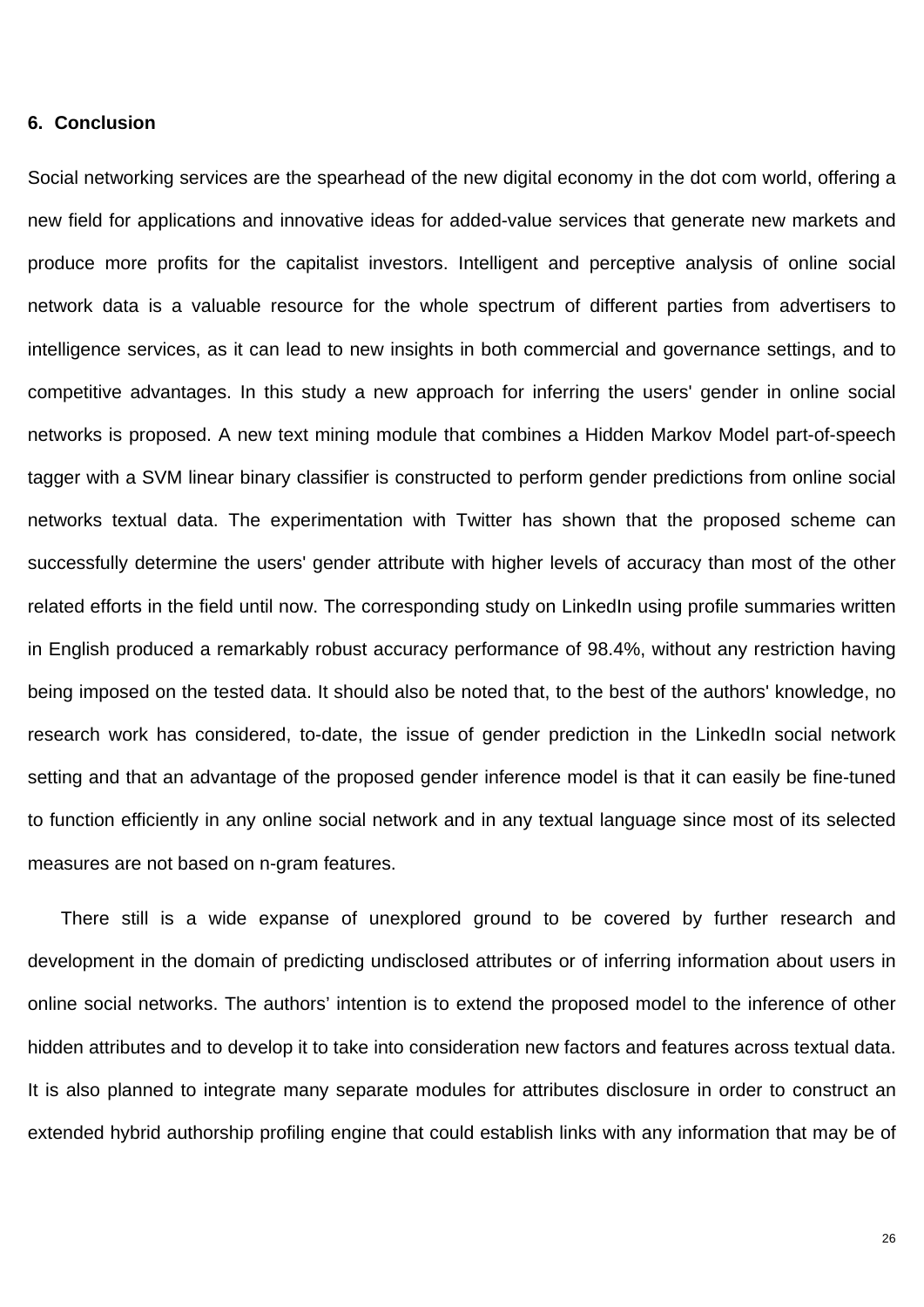value for the purpose of targeting individuals from any discovered online footprint and any trustworthy source.

## **About The Authors**

Mr. Athanasios Kokkos received a B.Sc. in Information Technology from the Technological Educational Institute of Thessaloniki and a M.Sc. in Information and Communication Systems Security from the University of the Aegean, in Greece. Currently he is a PhD Candidate in the University of the Aegean. His research interests include data security and social networks.

E–mail: ath.kokkos [at] aegean [dot] gr

Dr. Theodoros Tzouramanis received a 5-year B. Eng. (1996) in Electrical and Computer Engineering and a PhD (2002) in Informatics, both from the Aristotle University of Thessaloniki, in Greece. Currently he is an Assistant Professor and the Head of the Database Laboratory in the Department of Information and Communication Systems Engineering of the University of the Aegean. His research interests include access methods and query processing algorithms for temporal, spatial, image, multimedia databases; databases for time-evolving spatial data; databases for GIS; and, data privacy, security and forensics.

Web: http://www.icsd.aegean.gr/ttzouram/

Direct comments to: ttzouram [at] aegean [dot] gr

## **Notes**

**[1]** *Caveat:* It is important to note that this study does not take a stand with regard to the debate around gender issues and the authors are fully aware that they could be seen to tread on shifty ground. The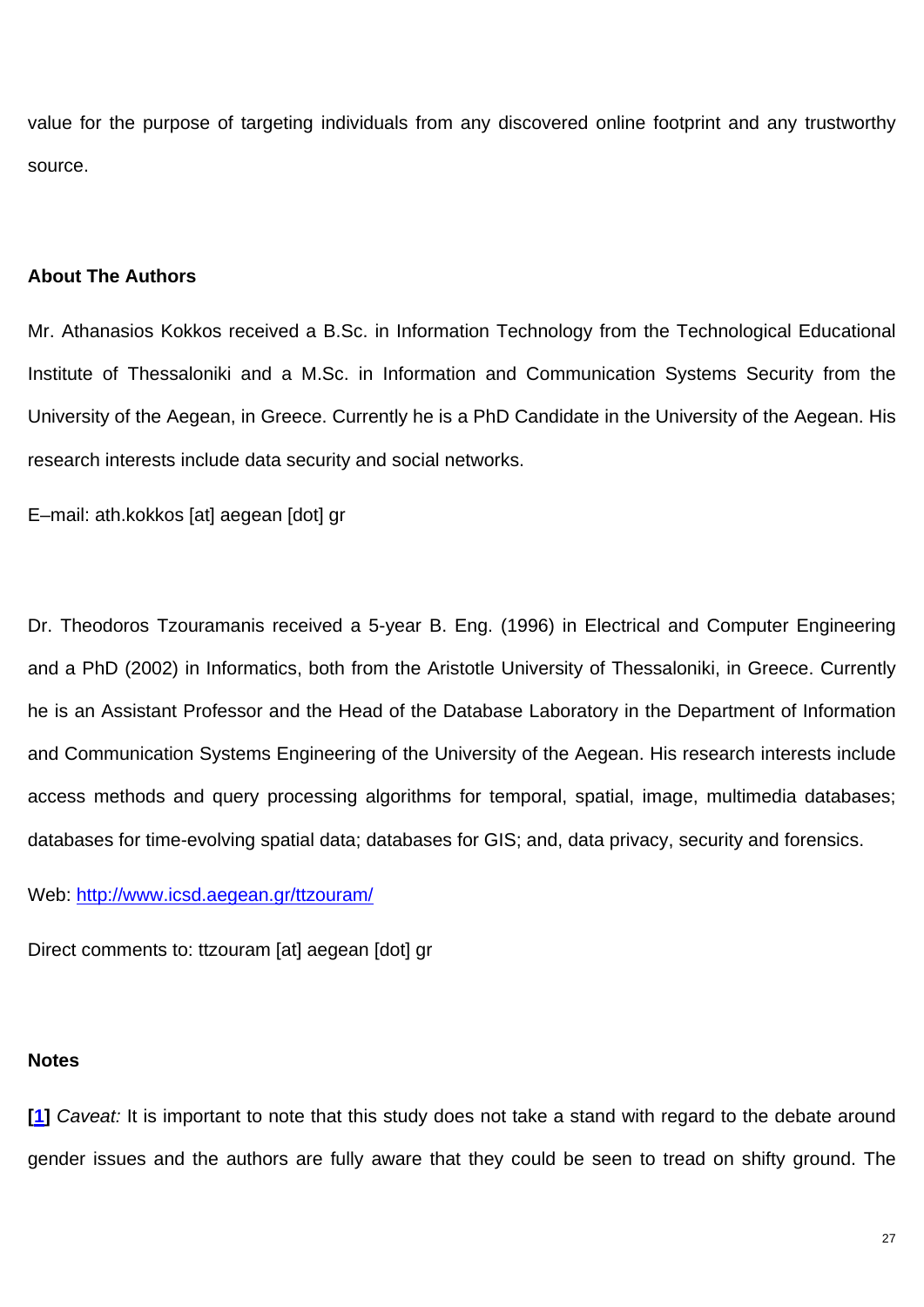notion of gender as a women-men binary attribute in the stereotypically traditional way provides a suitable platform to demonstrate the approach taken by the work carried out in this context of research. The terms woman/female and man/male are used interchangeably in the remainder of the paper.

**[2]** It should be noted that the authors' manual inspection of the data corresponded to various gender cues to determine what they felt was the correct gender of the users in relation to the binary definition of this attribute.

#### **References**

S.Argamon, M.Koppel, J.Fine and A.R.Shimoni, 2003. "Gender, genre, and writing style in formal written texts", *Text - Interdisciplinary Journal for the Study of Discourse*. Vol.23, No.3, pp.321-346.

S.Argamon, M.Koppel, J.W.Pennebaker, and J.Schler, 2009. "Automatically profiling the author of an anonymous text", *Communications of the ACM*, Vol.52, No.2, pp.119-123.

J.D.Burger, J.Henderson, G.Kim, and G.Zarrella, 2011. "Discriminating Gender on Twitter", In Proceedings of the *Conference on Empirical Methods in Natural Language Processing*, pp.1301-1309.

S.Bergsma, M.Dredze, B.Van Durme, T.Wilson, and D.Yarowsky, 2013. "Broadly improving user classification via communication-based name and location clustering on twitter". In Proceedings of the *Conference of the North American Chapter of the Association for Computational Linguistics: Human Language Technologies* (NAACL-HLT), pp.1010-1019.

I.K.Broverman, S.R.Vogel, D.M.Broverman, F.E.Clarkson, and P.S.Rosenkrantz, 1972. "Sex‐Role Stereotypes: A Current Appraisal1", *Journal of Social issues*, Vol.28, No.2, pp.59-78.

D.Bamman, J.Eisenstein, and T.Schnoebelen, 2012. "Gender in twitter: Styles, stances, and social networks". arXiv preprint arXiv:1210.4567.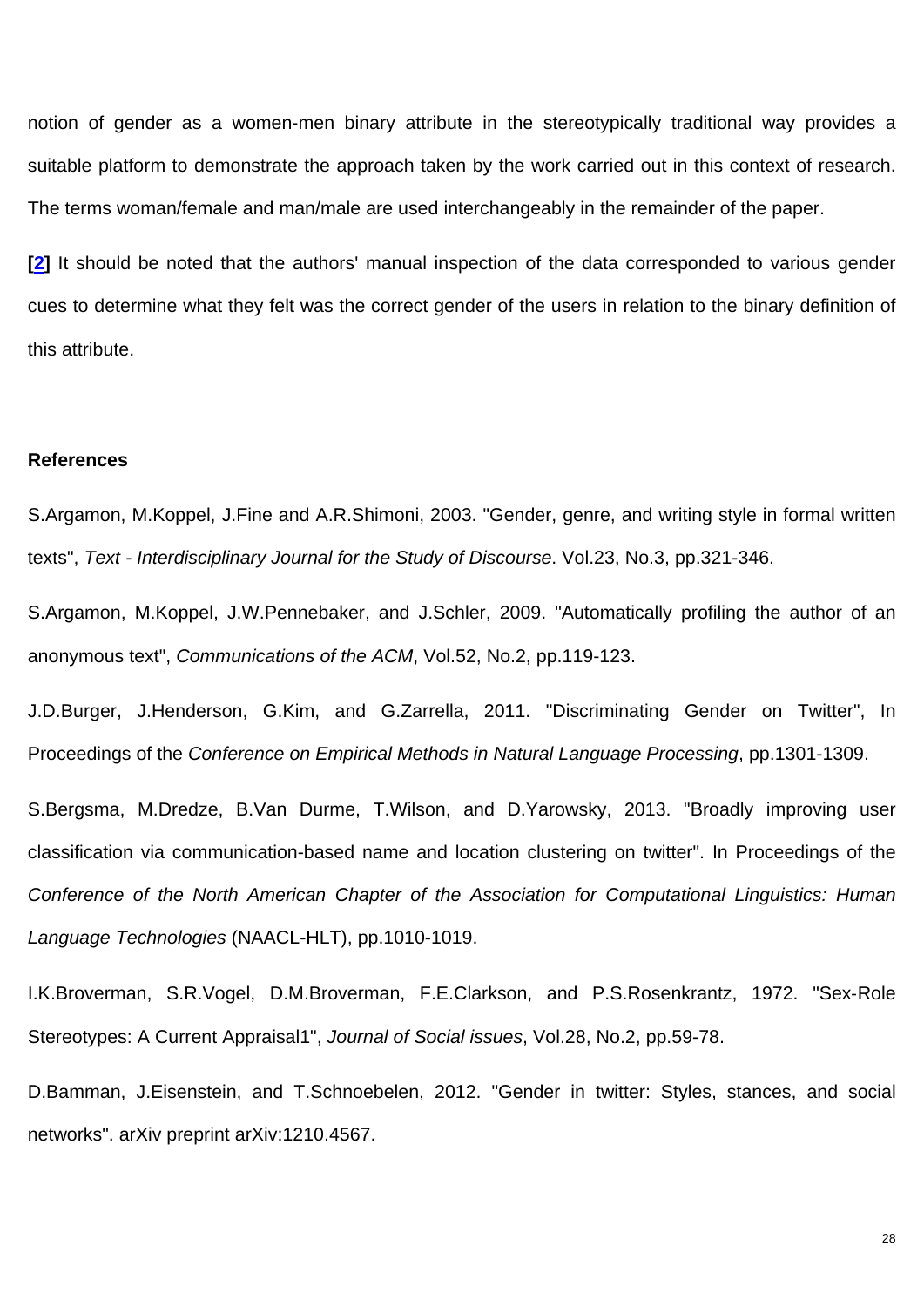S.Bird, 2006. "NLTK: the natural language toolkit". In Proceedings of the *COLING/ACL on Interactive presentation sessions* (COLING-ACL '06), pp.69-72.

E.Charniak, C.Hendrickson, N.Jacobson, and M.Perkowitz, 1993. "Equations for part-of-speech tagging", In Proceedings of the *AAAI*, pp.784-789.

M.Corney, O.de Vel, A.Anderson, and G.Mohay, 2002. "Gender-Preferential Text Mining of E-mail Discourse", In Proceedings of the *18th Annual Computer Security Applications Conference*, pp. 282-289.

N.Cheng, R.Chandramouli, and K.P.Subbalakshmi, 2011. "Author Gender Identification from Text", *Digital Investigation*, Vol.8, No.1, pp.78-88.

M.Chew, D.Balfanz, and B.Laurie, 2008. "(Under) mining Privacy in Social Networks", In Proceedings of the *Web 2.0 Security and Privacy Workshop* (W2SP).

E.Charniak, 1996. *Statistical language learning*, MIT Press.

C.Chaski, 2005. "Who's at the keyboard? Authorship attribution in digital evidence investigations", *International Journal of Digital Evidence*, Vol.4, No.1 pp.1-13.

J.Carter, and B.F.T.Mistree, 2009. "Gaydar: Facebook Relationships expose sexual orientation", *First Monday*, Vol 14, No.10.

C.K.Chung, and J.W.Pennebaker, 2007. "The psychological functions of function words". In K. Fiedler (Ed.), *Social Communication*, pp.343-359. Psychology Press.

Carnegie Group, Inc. and Reuters Ltd, 1987. "Reuters-21578". Address to download: http://www.daviddlewis.com/resources/testcollections/reuters21578/, accessed on January 2014.

M.Crawford, 1995. *Talking difference: On gender and language*, Sage.

J.Diederich, J.Kindermann, E.Leopold, and G.Paass, 2000. "Authorship attribution with support vector machines", *Applied Intelligence*, Vol.19, pp.109-123.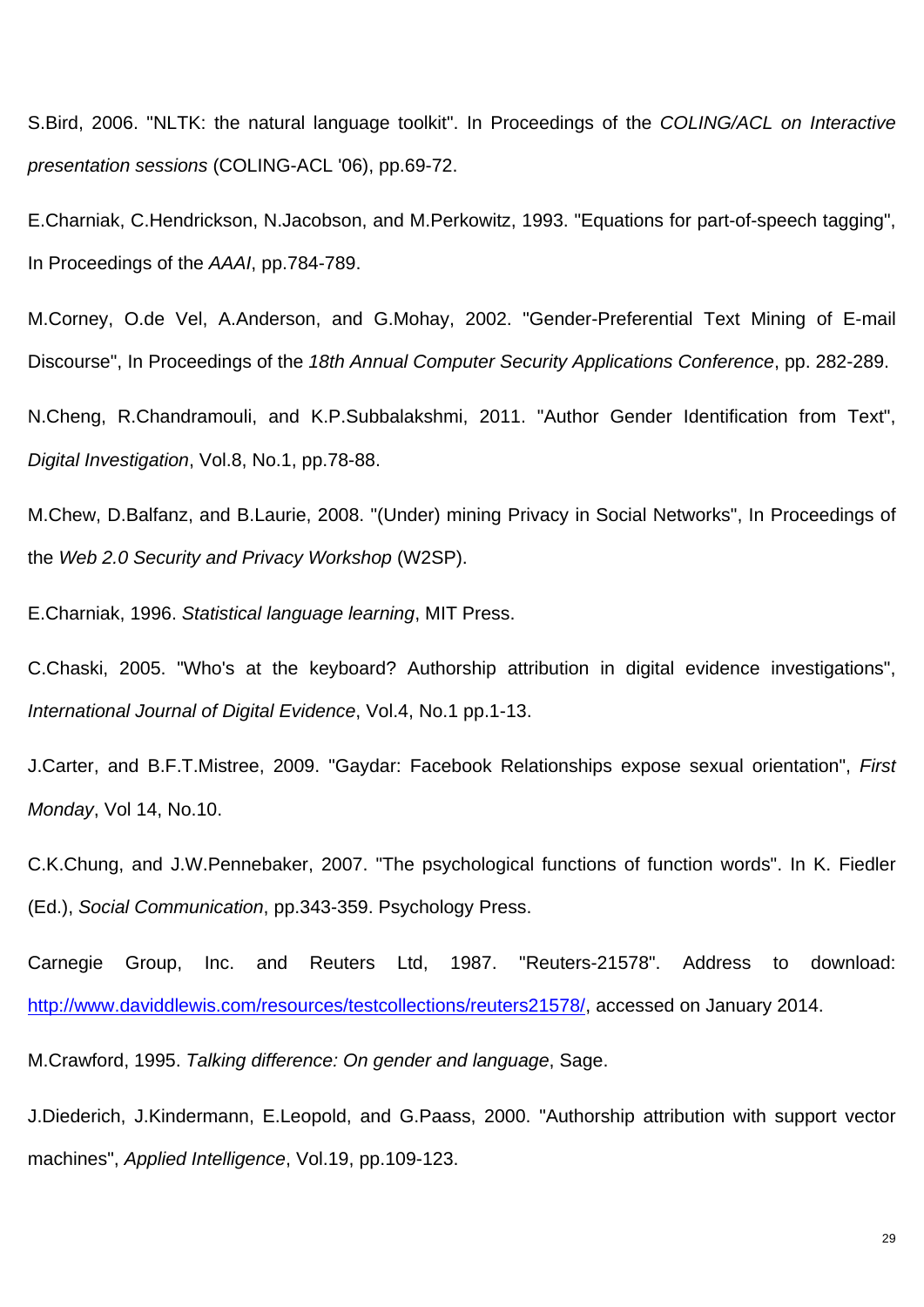W.Deitrick, Z.Miller, B.Valyou, B.Dickinson, T.Munson, and W.Hu, 2012. "Gender Identification on Twitter Using the Modified Balanced Winnow", *Communications and Networks*, Vol.4, No.3, pp.189-195.

A.H.Eagly, 1987. *Sex differences in social behavior: A social-role interpretation*, Psychology Press.

A.H.Eagly and V.Steffen, 1984. "Gender stereotypes stem from the distribution of women and men into social roles", *Journal of Personality and Social Psychology*, Vol.46, No.4, pp.735-754.

K.Filippova, 2012. "User Demographics and Language in an Implicit Social Network", In Proceedings of the *Joint Conference on Empirical Methods in Natural Language Processing and Computational Natural Language Learning*, pp.1478-1488.

W.N.Francis and H.Kucera, 1964. "Brown Corpus Manual", *Brown University*. Address to download: http://www.hit.uib.no/icame/brown/bcm.html. Address to download the Brown Corpus: http://nltk.googlecode.com/svn/trunk/nltk\_data/index.xml, accessed on January 2014.

C.Fink, J.Kopecky, and M.Morawskib, 2012. "Inferring Gender from the Content of Tweets": A Region Specific Example, In Proceedings of the *Sixth International AAAI Conference on Weblogs and Social Media*, pp.459-462.

A.G.Greenwald and M.R.Banaji, 1995. "Implicit social cognition: attitudes, self-esteem, and stereotypes", *Psychological Review*, Vol.102, No.1, pp.4-27.

J.He, W.W.Chu, and Z.Liu, 2006. "Inferring Privacy Information from Social Networks", In Proceedings of the *Intelligence and Security Informatics*, pp.154-165.

T. Joachims, 1998. "Text categorization with Support Vector Machines: Learning with many relevant features", *LNCS*, Vol.1398, Springer Berlin Heidelberg, pp.137-142.

J.Kupiec, 1992. "Robust part-of-speech tagging using a hidden Markov model", *Computer Speech & Language*, Vol.6, No.3, pp.225-242.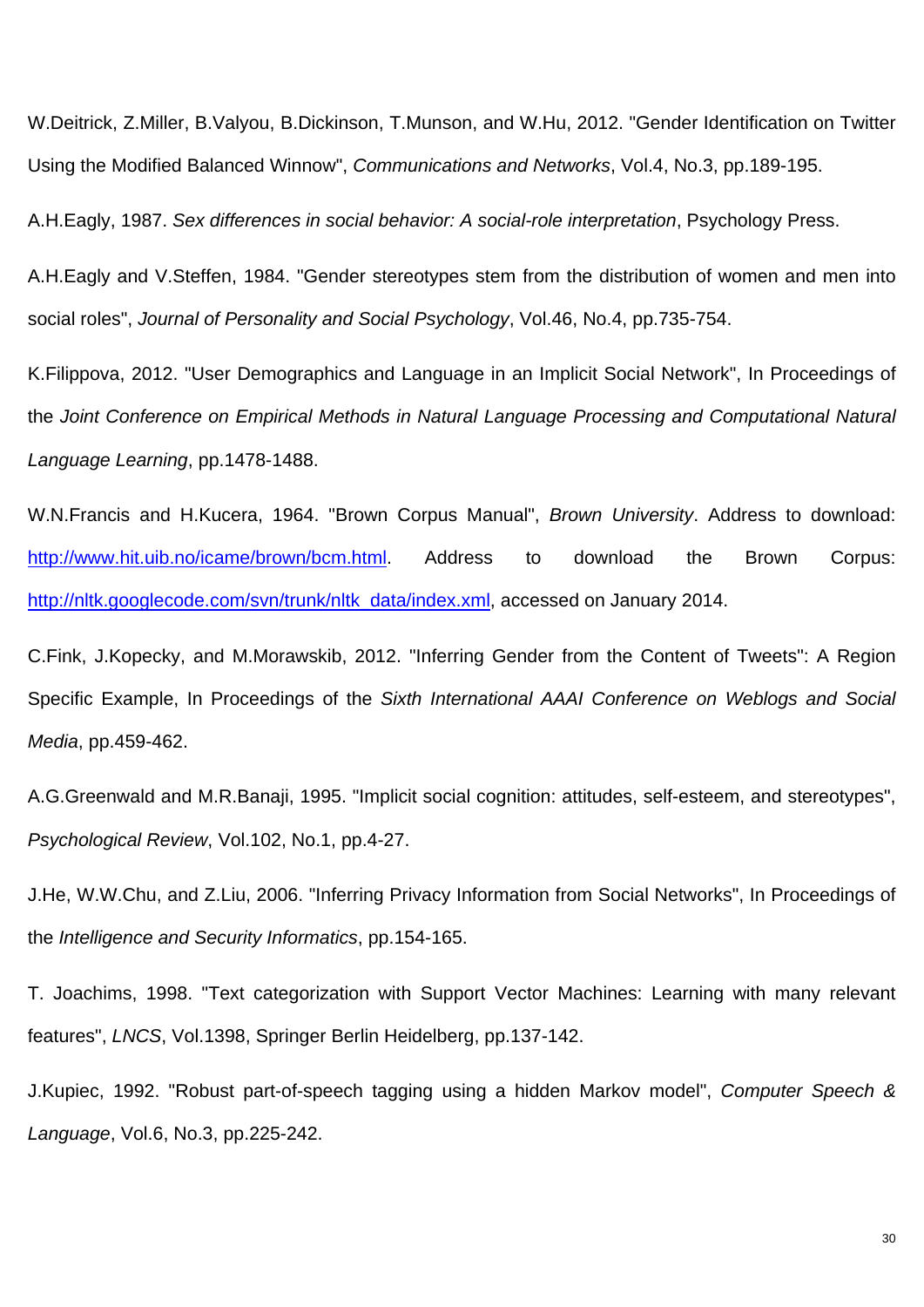LingPipe Homepage, 2014. "BrownPosParser", Address to download: http://aliasi.com/lingpipe/demos/tutorial/posTags/read-me.html, accessed on January 2014.

LinkedIn Developers, 2014. "LinkedIn Profile Fields", Available at: http://developer.linkedin.com/documents/profile-fields, accessed on January 2014.

W.Liu, and D.Ruths, 2013. "What's in a Name? Using First Names as Features for Gender Inference in Twitter". In 2013 *AAAI Spring Symposium Series*, pp.10-16.

E.Lanza, and B.A.Svendsen, 2007. "Tell me who your friends are and I might be able to tell you what language (s) you speak: Social network analysis, multilingualism, and identity", *International Journal of Bilingualism*, Vol.11, No.3, 275-300.

W.Liu, F.Al Zamal, and D.Ruths, 2012. "Using social media to infer gender composition of commuter populations". In Proceedings of the *When the City Meets the Citizen Workshop* (*International Conference on Weblogs and Social Media*).

A.Mislove, B.Viswanath, K.P.Gummadi, and P.Druschel, 2010. "You Are Who You Know: Inferring User Profiles in Online Social Networks", In Proceedings of the *Third ACM international conference on Web search and data mining*, pp.251-260.

Z.Miller, B.Dickinson, and W.Hu, 2012. "Gender Prediction on Twitter Using Stream Algorithms with N-Gram Character Features", *International Journal of Intelligence Science*, Vol. 2, pp.143-148.

I.B.Mauss and M.D.Robinson, 2009. "Measures of emotion: A review", *Cognition and Emotion*, Vol.23, No.2, pp.209-237.

M.L.Newman, C.J.Groom, L.D.Handelman, and J.W.Pennebaker, 2008. "Gender differences in language use: An analysis of 14,000 text samples", *Discourse Processes*, Vol.45, No.3, pp.211-236.

J.W.Pennebaker, C.K.Chung, M.Ireland, A.Gonzales, and R.J.Booth, 2007. "The development and psychometric properties of LIWC2007 (Software manual)", Austin, TX, LIWC. Net.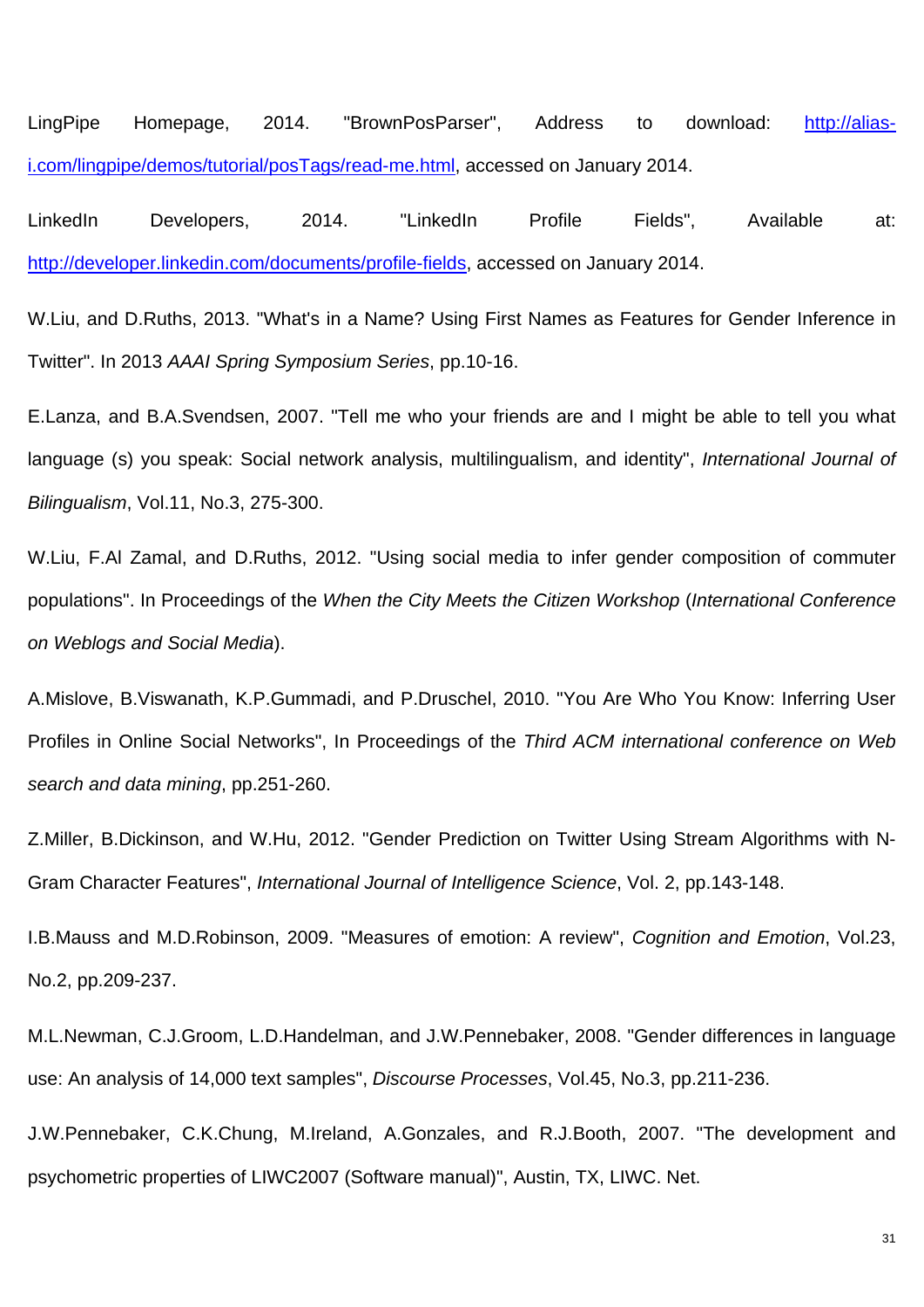C.Peersman, W.Daelemans, and L.Van Vaerenbergh, 2011. "Predicting Age and Gender in Online Social Networks", In Proceedings of the *3rd international workshop on Search and mining user-generated contents*, pp.37-44.

PsychPage, 2014. "List of Feeling Words", Address to download: http://www.psychpage.com/learning/library/assess/feelings.html, accessed on January 2014.

D.Rao, and D.Yarowsky, A.Shreevats, and M.Gupta, 2010. "Classifying Latent User Attributes in Twitter", In Proceedings of the *2nd international workshop on Search and mining user-generated contents*, pp.37- 44.

D.Rubin and K.Greene, 1992. "Gender-typical style in written language", *Research in the Teaching of English*, Vol.26, No.1, pp.7-40.

D.Rao, and D.Yarowsky, 2010. "Detecting Latent User Properties in Social Media", In Proceedings of the *NIPS MLSN Workshop*.

S.A.Shields, D.N.Garner, B.Di Leone, and A.M.Hadley, 2006. "Gender and Emotion", In *Handbook of the sociology of emotions*, Springer US, pp. 63-83.

K.S.Sterkel, 1988. "The Relationship Between Gender and Writing Style in Business Communications", *Journal of Business Communication*, Vol.25, No.4, pp.17-38.

W.Xu, X.Zhou, and L.Li, 2008. "Inferring Privacy Information via Social Relations", In Proceedings of the *IEEE 24th International Conference on Data Engineering Workshop* (ICDEW'08), pp.525-530.

E.Zhelev, and L.Getoor, 2009. "To Join or Not To Join: The Illusion of Privacy in Social Networks with Mixed Public and Private User Profiles", In Proceedings of the *18th International Conference on World Wide Web* (WWW).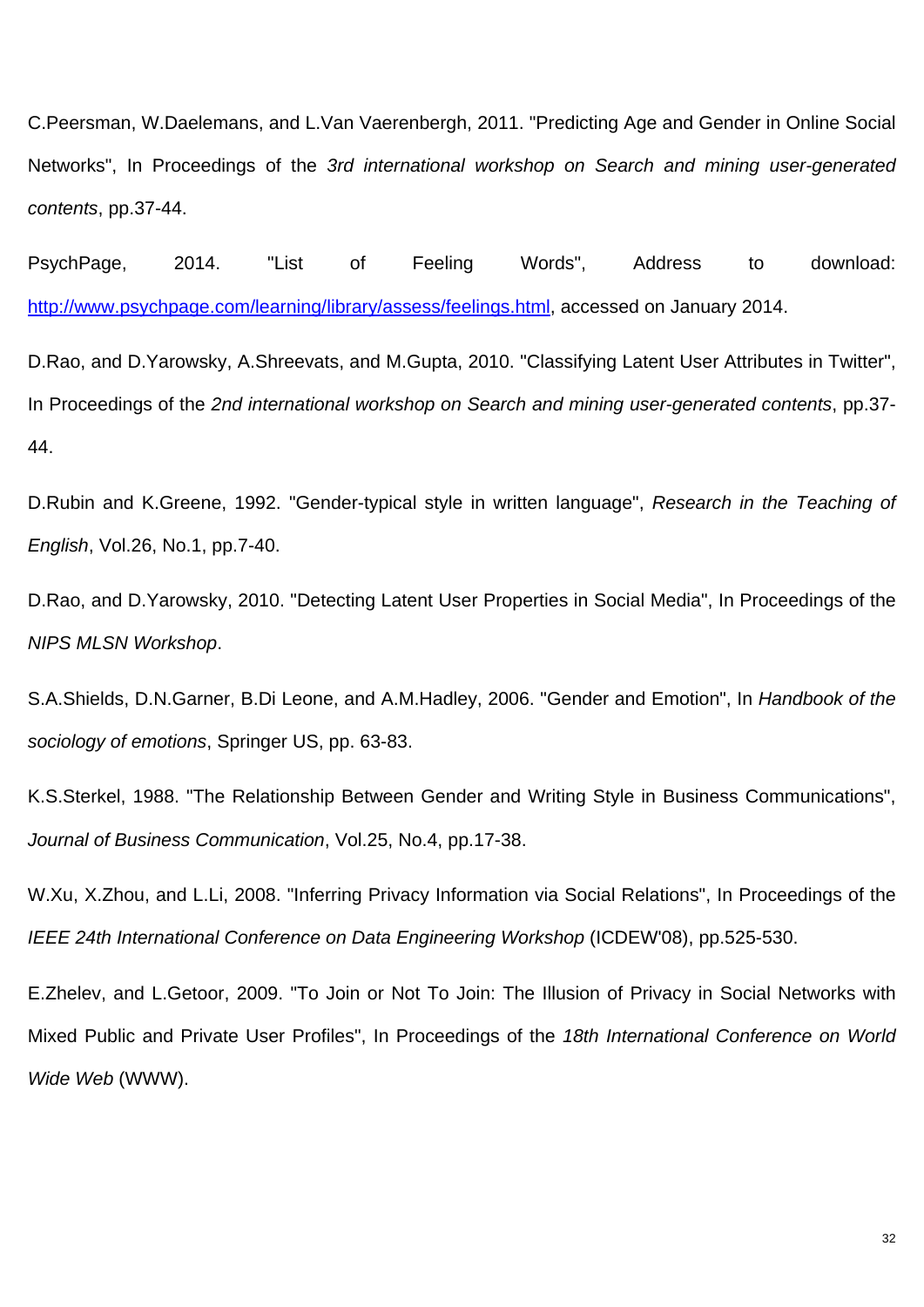F.Al Zamal, W.Liu, and D.Ruths, 2012. "Homophily and Latent Attribute Inference: Inferring Latent Attributes of Twitter Users from Neighbors". In Proceedings of the *Sixth International AAAI Conference on Weblogs and Social Media*, pp.387-390.

## **Appendix: Function Words**

#### **Article words**

a, an, the

### **Pronoun words**

all, everybody, his, most, other, that, what, your, another, everyone, I, much, others, theirs, whatever, yours, any, everything, it, myself, ours, them, which, yourself, anybody, few, its, neither, ourselves, themselves, whichever, yourselves, anyone, he, itself, no, one, several, these, who, anything, her, little, nobody, she, they, whoever, both, hers, many, none, some, this, whom, each, herself, me, nothing, somebody, those, whomever, each, other, him, mine, one, someone, us, whose, either, himself, more, one another, something, we, you.

## **Auxiliary-verbs**

are, can, didn't, hadn't, haven't, might, shouldn't, won't, aren't, cannot, do, 'd, 've, mightn't, was, 'll, ain't, can't, don't, has, is, mustn't, wasn't, would, 're, could, does, hasn't, isn't, shall, were, wouldn't, be, couldn't, doesn't, 's, 's, shan't, weren't, 'd, been, did, had, have, may, should, will.

#### **Conjunction words**

and, or, though, now, that, if, while, in order that, in case, because, yet, unless, even though, now that, whereas, even if, nor, so, when, although, only if, whether or not, until.

#### **Interjection words**